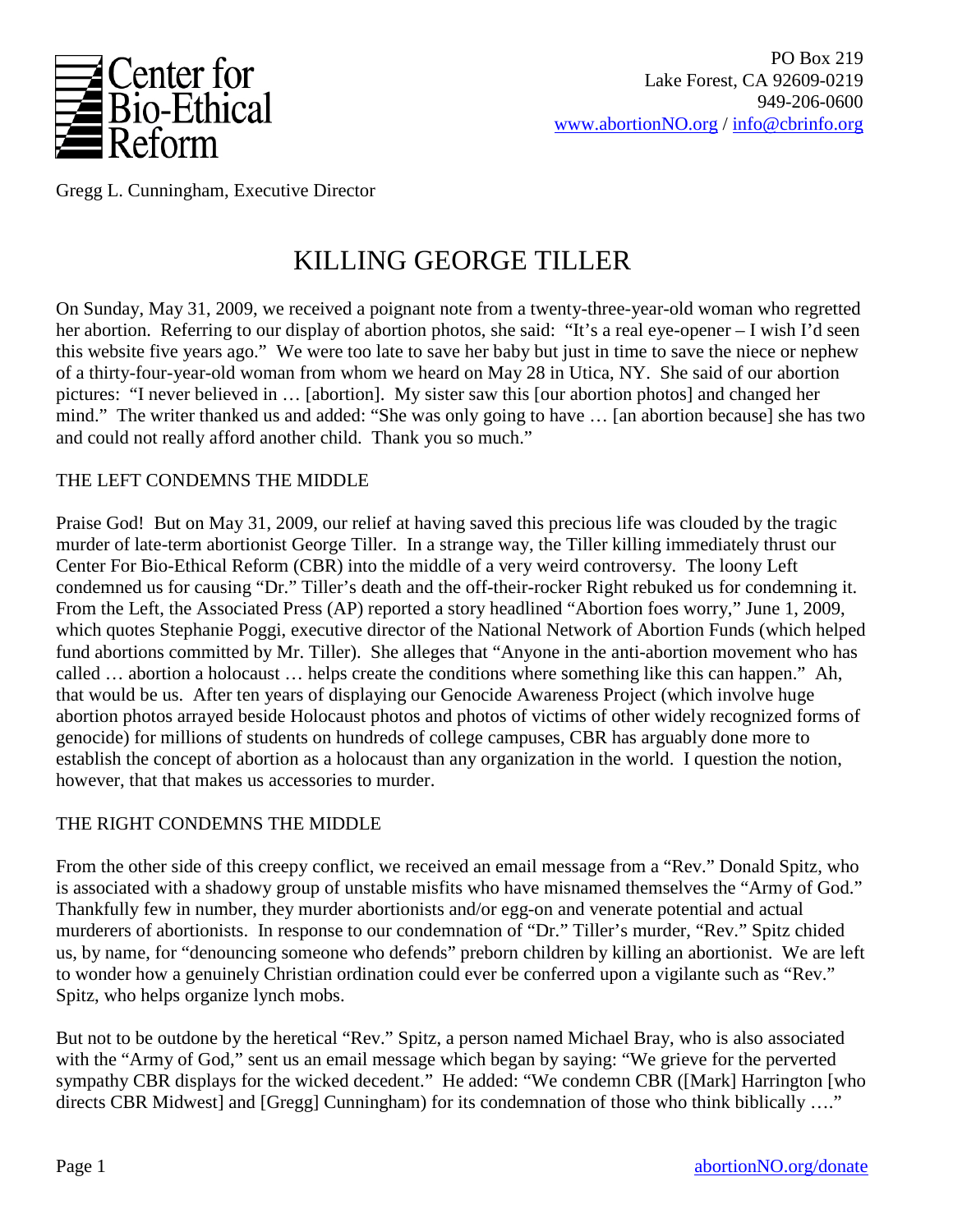Mr. Bray has served time in prison in connection with the bombing of abortion clinics. He apparently believes that our Savior is glorified by murdering abortionists.

Perhaps the most bizarre associate of the "Army of God," however, is a person named Neal Horsley. Mr. Horsley recently attempted to justify the killing of abortionists in the HBO documentary titled "Soldiers in the Army of God." He has also hosted the "Army of God" website and created on his own website a perpetual adoration page which glorifies the predations of murderer Paul Hill (ChristianGallery.com). His connection with the group is noted by Wikipedia.com, which also lists "Dr." Tiller's alleged killer, Scott Roeder, as an associate. The "Army of God" website chronicles Mr. Horsley's affiliation with the group up until the time of their falling-out over Mr. Horsley's insistence on burning American flags during a posthumous tribute to Mr. Hill. The guardian.co.uk website, on June 5, 2009, in a story headlined "On the front line in the U.S. abortion war," quotes Mr. Horsley as saying of Mr. Roeder, "He's committed justifiable homicide in the same way that I would let him walk if he defends his own life."

We first became aware of Mr. Horsley when he disputed our policy of declining to make our abortion photos available for use by any person who refuses to condemn abortion-related violence or who associates with persons who refuse to condemn abortion-related violence. He responded by pirating our pictures. When we threatened him with a lawsuit (see "New Threats From The Center For Bio-Ethical Reform" on his website) he stopped using the photos but denounced me, by name, as "treasonous."

Mr. Horsley explains on his website that he will not sign our anti-violence statement because doing so would violate a campaign pledge he has made as a perennial nuisance candidate for the Office of Governor of the State of Georgia. He says it is his intention, upon taking office, to first outlaw abortion in Georgia and then to order his state militia (The Georgia National Guard, a deputized posse?) to take up arms against the Federal Marshals and FBI Agents who would be dispatched to enforce federal abortion laws. He is an unapologetic secessionist who wants to refight the Civil War. I am not making this up. It seems to us that provoking another "War Between the States" might arguably violate our anti-violence policy. He says he wants to shoot abortionists but he believes the best way to kill them is to empanel a Nuremburg-style tribunal with which to convict them of crimes against humanity and only then would he execute them. Since the penalty for "treason" is also death, perhaps he intends a similar fate for "treasonous" traitors such as I.

I pray for these delusional souls but I only grant them public attention to make the point that the press shamelessly exploits their imbecility to discredit the real pro-life movement. Reporters do the same thing with the certifiably insane Westboro (KS) Baptist Church, which protests at funerals to taunt the families of deceased homosexuals. They also show up at military funerals to argue that the deaths of GIs killed in combat is God's judgment on the military for tolerating homosexual members. News organizations cover these apostates as though they were a mega-church, instead of ten or so people, most of whom are related to their "pastor." I also blame this anti-abortion violence on the ghoulish news media which virtually invented Paul Hill, who was no one from nowhere until ratings hounds like Phil Donohue put him on television so many times that Mr. Hill apparently became embarrassed to advocate the murder of abortionists without doing anything about it.

As a consequence of all this craziness, we have always believed that waiting until some lunatic has killed an abortionist and then rushing out to condemn the act is a reaction which represents too little, too late. We think we have an obligation to be pro-active and isolate and ostracize aspiring murderers before they act. We are also committed to anathematizing those who support these lethal aspirations as quickly as they become known to us. That is why we will have nothing to do with violence mongers and we are working to organize real pro-life organizations to quarantine them as well.

#### NEWS MEDIA LIES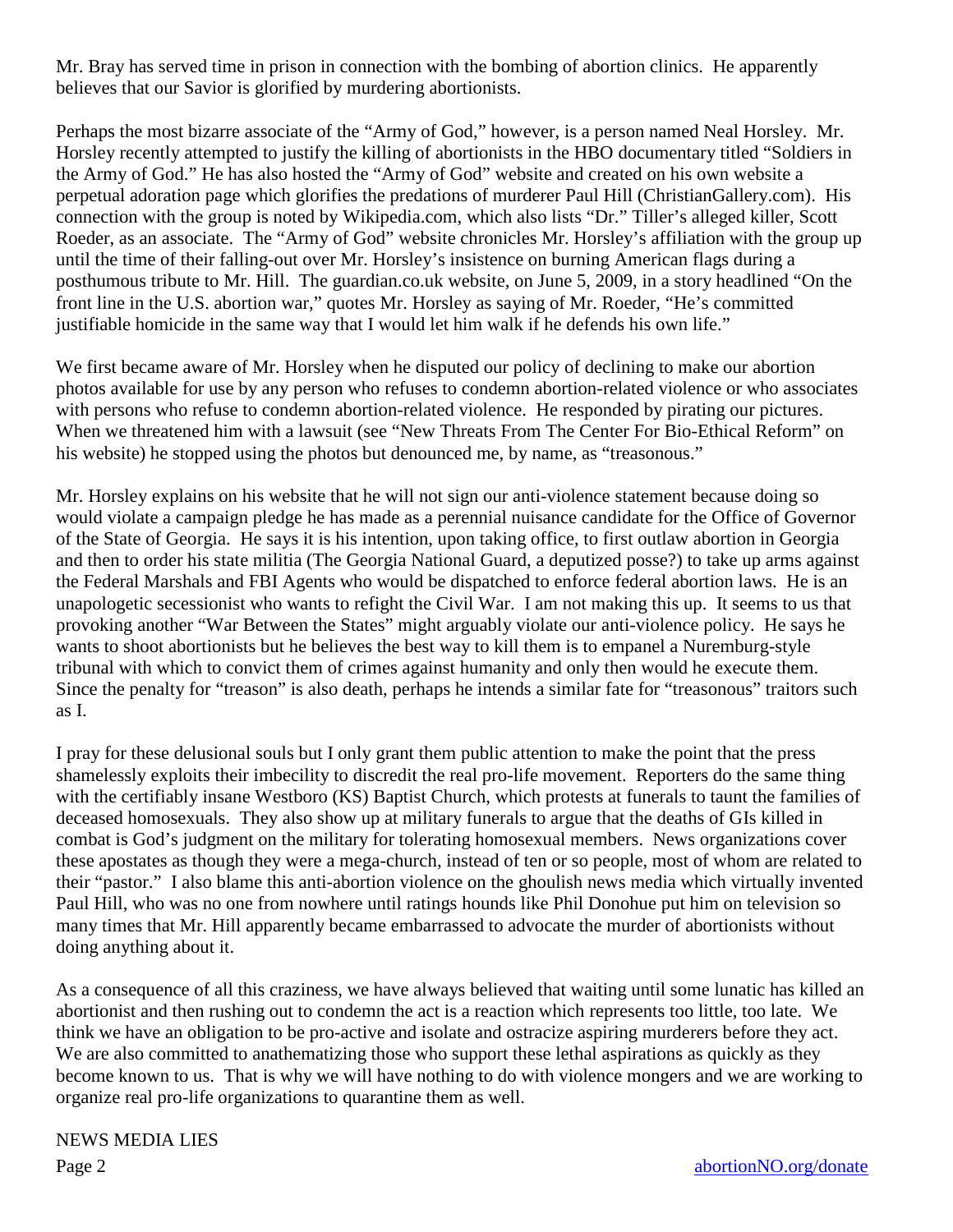But when "Dr." Tiller was killed, we nonetheless took our usual ridiculous beating in the press. I caught a major British newspaper, guardian.co.uk, "Terror in the name of Jesus," June 1, 2009, telling outrageous lies about anti-abortion violence in the U.S. In the same article in which she condemned the Tiller murder, a shrewish English feminist also accused the pro-life movement of having "poured petrol on a nurse and set fire to her." The editors printed a retraction after I threatened them with a lawsuit but the incident proves once again that anti-abortion violence brings out the wackos on both sides. Five abortionists have tragically been killed since the U.S. Supreme Court decided *Roe v. Wade* but the harshness of the vilification to which we are subjected with each of these mercifully infrequent murders suggests that the actual number has been five hundred.

## GEORGE TILLER AND THE MULLAHS

Compare our excoriation with the media's reaction to the murder of pro-reform Iranian protesters in Tehran. FoxNews.com, "Basij Militia Allegedly Use Axes, Daggers to Attack Iranian Protesters," June 19, 2009, made Iranian pro-government thugs sound just like abortionists when they described attacks with "crude weapons." TheSun.co.uk, June 16, 2009, in a story headlined "Iran orders vote recount after riots," quoted state-run Radio Payam as conceding that "… seven people were killed and several others wounded …." Five American abortionists have been killed in thirty-six years, compared with seven Iranian protesters who have been killed in thirty-six hours. *The Wichita Eagle*, in a story titled "Murder brings shock, condemnation," June 1, 2009, said: "It can be hoped that in dealing with the horror of Tiller's murder, people [meaning us, not the abortionists] will pause to consider what the abortion wars have wrought, and whether there might be a better way." Note that *The Wichita Eagle* never expressed "shock" or "condemnation" over "Dr." Tiller's killing of preborn children. But the *Los Angeles Times* reported on June 18 ("Iran treads lightly in a culture of martyrs) that "Both sides are exercising a measure of restraint." Murdering five baby-killers is a "horror" but murdering seven reformers is "restraint." The fact is that both are "horrors" but America has now joined Iran as a country with a "state-run press" (to borrow a phrase from Rush Limbaugh).

## PRO-LIFERS GO OFF THE RAILS

Even normally sensible pro-lifers, however, were making incoherent statements in the wake of "Dr." Tiller's death. The website AlbertMohler.com featured an odd column by this Southern Baptist seminary president on June 1, 2009 stating that "Dr." Tiller's shooting "… presents the pro-life movement with a crucial moral test – will we condemn this murder in unqualified terms?" It may have escaped Dr. Mohler's notice that none of the five abortionists who have been killed over the last several decades were murdered by anyone who was any part of any organization which could reasonably be described as "the pro-life movement." Nor does he seem to be aware of the fact that from the very beginning of the abortion wars, pro-life organizations have universally and consistently condemned violence of every kind.

## ABORTIONISTS CREATE CLIMATE CONDUCIVE TO VIOLENCE

A more important question may be whether the abortion industry has passed the "crucial moral test" of "condemning, in unqualified terms," the nearly fatal attack on pro-life clinic counselor Ed Snell. Mr. Snell was trying to talk to a mother outside the Hillcrest Abortion Center in Harrisburg, PA, when the pregnant woman's male companion knocked him to the ground. *World* magazine reports ("See no evil," January 26, 2008) that Mr. Snell "… landed on his head and back, fracturing four vertebrae and sustaining a bleeding brain injury that soon had doctors fighting for his life." The article reports a similar attack on clinic counselor Patte Smith in Orlando, FL. She too was knocked down by the male companion of a pregnant woman with whom Ms. Smith was trying to speak. The attacker then "kicked her in the ribs ...." How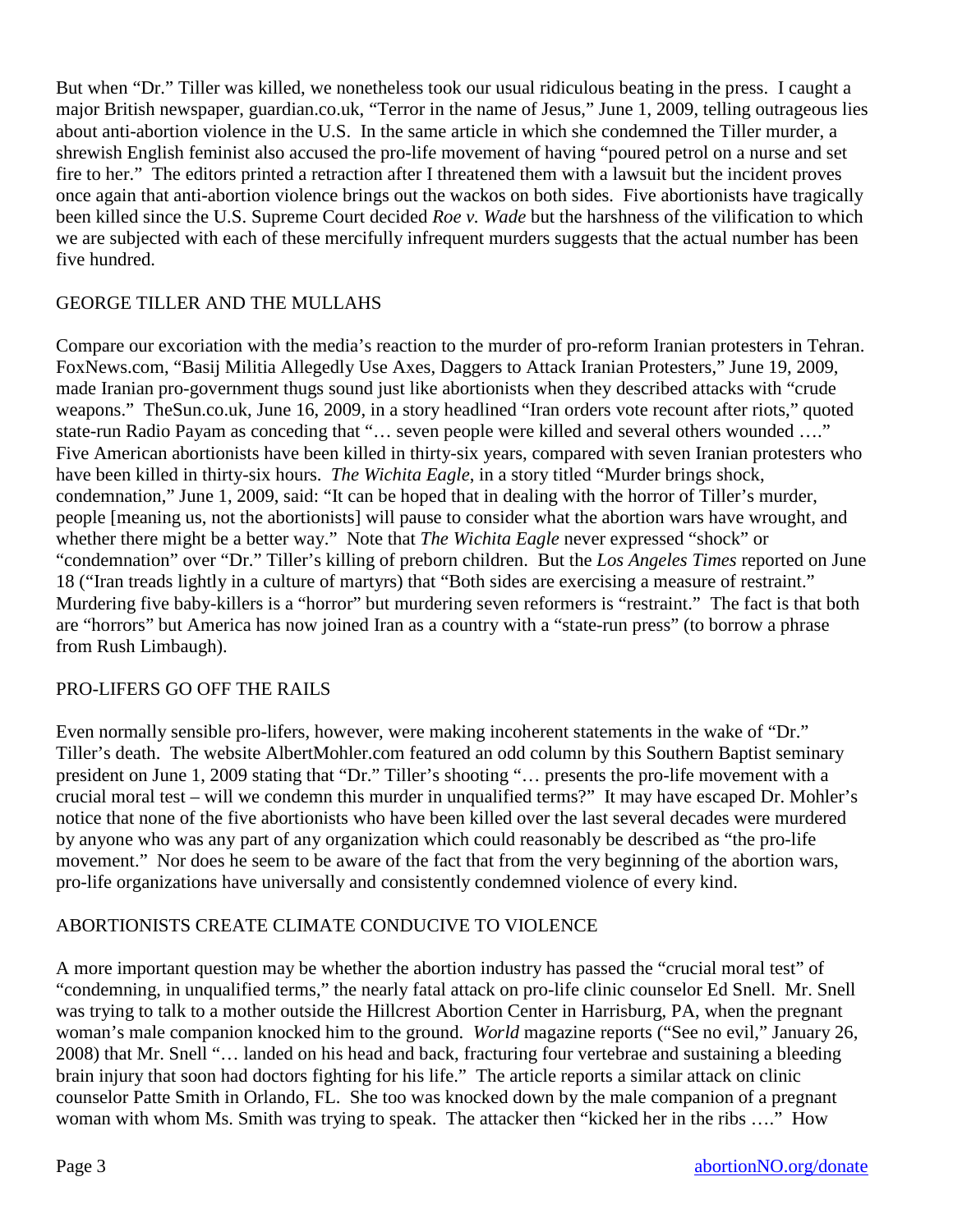many abortionists have been criticized for failing to condemn these attacks, and countless others, all of which are covered up by major news organizations?

It is a scandal that so much of the pro-abortion violence which is threatened and committed against pro-life activists goes unreported. Since it doesn't fit the narrative being peddled by pro-abortion news organizations, it just never happened. But it is happening. We have had two students smash their car into our campus abortion signs, almost running over one of our volunteers. We had a Montana man arrested in the act of pointing a gun at one of the pilots who was flying one of our aerial billboard tow planes. We have received phone threats (you can listen to some of them at [www.abortionNO.org\)](http://www.abortionno.org/) telling us: "If I see that [abortion photo] truck coming by one more time, it's not going to be running the next week." Another said, "I think you all should die …. If I had an AK … I would come to wherever you guys live and I would blow all your heads off." Someone else said, "I wish I had a bomb [so I could] blow your plane up."

And the list goes on: "We're going to cut your tires and brake lines." "Tell the pilot that he can expect a visit out at the airport the next time he comes in for a landing." "If I see your truck again, I'm going to run it off the road and hopefully kill the driver." "I'm going to take a .50-caliber and shoot the pilot …." "You people ought to be shot right in your f\*\*\*in' heads." "You people ought to be gutted like fish." "Get your plane out of the sky before it's TAKEN out of the sky." "You should be burned at the stake." "If I had a gun strong enough to shoot your f\*\*\*in' plane down, I would." Then, of course, there is the all-purpose threat, "I hope you all die." Pro-life blogger Jill Stanek is currently under police protection for death threats of the sort which have also been made against pro-life activists such as Fr. Frank Pavone of Priests for Life (and our CBR board of directors). Had any of these acts of intimidation and violence endangered an abortionist, do you think the state-run media would have ignored them? I assure you, people would have been reading the stories as far away as Mongolia!

## KILLING TREATABLE BABIES

Adding insult to injury, CNN.com/crime, in a story titled "Man charged with murder in Kansas doctor's death," June 2, 2009, quotes Warren Hern, another notorious late-term abortionist, who said: "Most of … [Mr. Tiller's] patients were grappling with pregnancies that were 'fatally or catastrophically complicated by medical problems'…." That statement is a lie and Warren Hern is a liar. This is the same Warren Hern, by the way, who has described preborn children as "parasites" and pregnancy as "disease" (*Abortion Practice*, Alphenglo Graphics, 1990).

FRC.org recently posted an essay written by Mary L. Davenport, M.D., titled "Is Late-Term Abortion Ever Necessary?" Here are some useful quotes:

Ron Fitzsimmons, executive director of the National Coalition of Abortion Providers, shocked the general public in 1997 when he admitted that the vast majority of partial-birth abortions were performed on healthy mothers and babies. Contrary to the assertion of abortion rights supporters that late-term abortion is performed for serious reasons, surveys of late-term abortion patients confirm that the vast majority occur because of delay in diagnosis of pregnancy. They are done for similar reasons as early abortions: relationship problems, young or old maternal age, education or financial concerns.

\*\*\* Although most late-term abortions are elective, it is claimed that serious maternal health problems require abortions. Intentional abortion for maternal health, particularly after viability, is one of the great deceptions used to justify all abortion. The very fact that the baby of an ill mother is viable raises the question of why, indeed, it is necessary to perform an abortion to end the pregnancy. With any serious maternal health problem, termination of pregnancy can be accomplished by inducing labor or performing a cesarean section, *saving*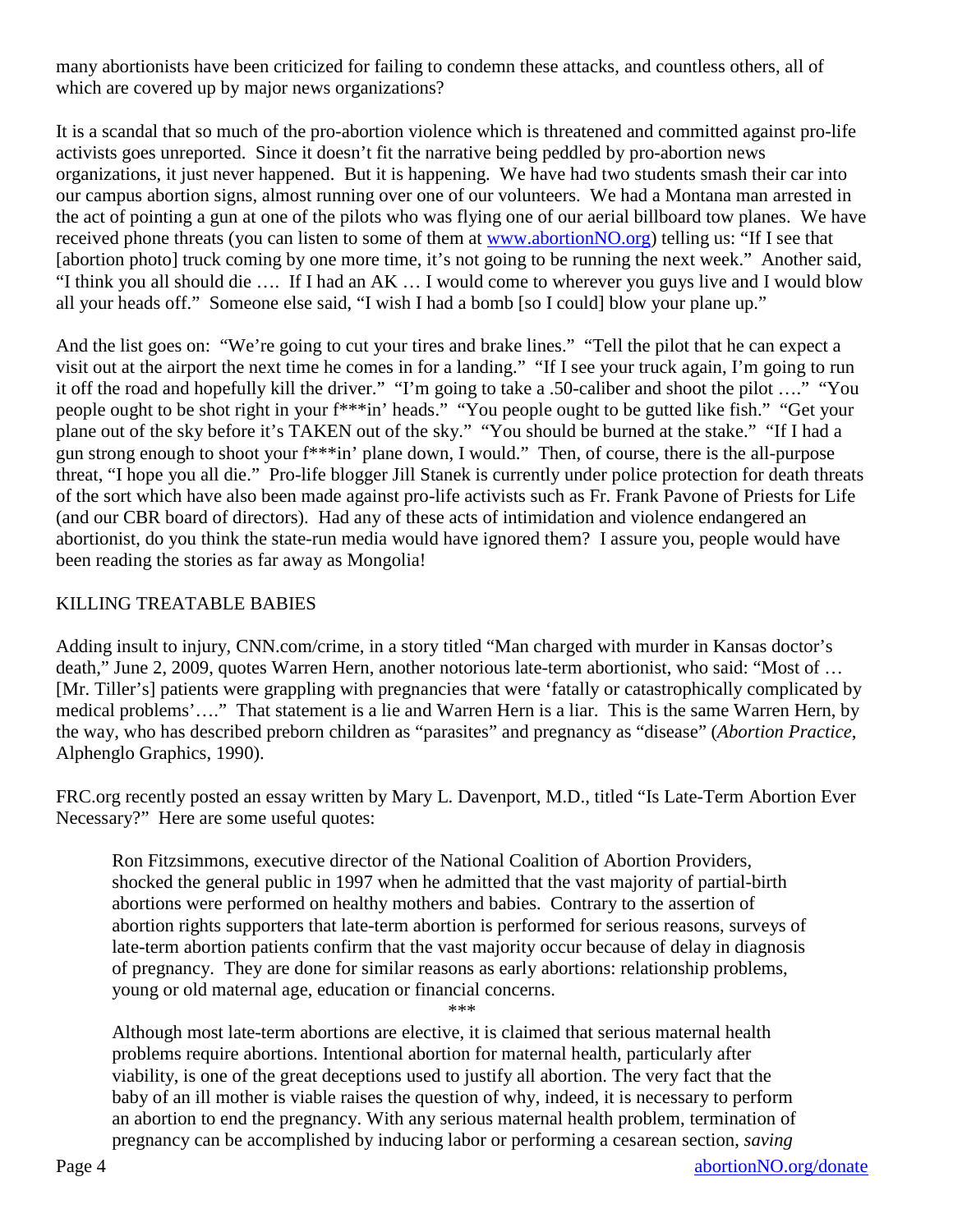*both mother and baby.* If a mother needs radiation or chemotherapy for cancer, the mother's treatment can be postponed until viability, or regimens can be selected that will be better tolerated by the unborn baby. In modern neonatal intensive care units 90% of babies at 28 weeks survive, as do a significant percentage of those at earlier gestations.

#### SAVING THE MOTHERE DOESN'T REQUIRE KILLING THE BABY

T. Murphy Goodwin, M.D., a distinguished professor of maternal-fetal medicine at the University of Southern California, has written an eloquent article describing how women are told they need abortions for their own health, when this is patently untrue. A major reason for unnecessary abortion referrals is ignorance, to put it bluntly, especially on the part of physicians in medical specialties inexperienced in treating women with high-risk pregnancies. \*\*\*

An unfortunate reality is that the legal burden for the physician is severe if all possible risks of continuing the pregnancy are not communicated to the patient. In the U.S., multi-million dollar court judgments for "wrongful life" are allowed if the patients assert that they would have had an abortion had they known a particular problem might have ensued. It is impossible to foresee and enumerate each and every possible complication. But if abortion is recommended, even with minimal or no justification, there is no legal penalty. Many women are thus not advised of all the possibilities for treatment and referred for abortion unnecessarily.

\*\*\*

For fatal birth defects, abortion is sometimes presented as the only option. But a better alternative is perinatal hospice. This involves continuing the pregnancy until labor begins and giving birth normally, in a setting of comfort and support until natural death occurs. It is similar to what is done for families with terminally ill children and adults.

Concerning the health of "Dr." Tiller's abortion victims (both mothers and children), I once wrote an article for *National Review* magazine (November 10, 1997) in which I explained that, contrary to sob-story propaganda with which he tried to rehabilitate his image, the majority of his late-term abortions were performed on healthy mothers to kill healthy babies. I noted that in an August 26, 1991 edition of *The Kansas City Star*:

[Tiller spokesperson Peggy] …Jarman admitted that 'about three-fourths of Tiller's late-term patients are teen-agers who have denied to themselves or their families that they were pregnant until it was too late to hide it.' Since his website lists the average age of the mothers on whom he performs his fetal abnormality abortions as 29 years, there can't be much overlap between this older group and the late-term teen-age mothers Jarman describes as aborting assumedly 'healthy' babies. This admission raises the possibility that Tiller could be killing as many as three healthy late-term babies, of healthy mothers, for each [late-term] 'disabled' child he aborts.

## MOST LATE-TERM ABORTIONS PREFORMED ON HEALHY MOTHERS OF HEALTHY BABIES

The accuracy of my analysis was still being confirmed as recently as June 10, 2009, when the Enid, Oklahoma, *News & Eagle* reported a story headlined "Local woman formerly worked for slain Kansas abortion doctor." This former Tiller employee is Luhra Tivis and she reveals that: "'I was seeing eight- and nine-month pregnant women come in,' she said, 'and out of those two dozen a week, only about 2 percent had medical deformities. I thought I was pro-choice back then, but week after week I kept seeing these women coming in with healthy babies and I saw all the records. I didn't think that was right.'" The article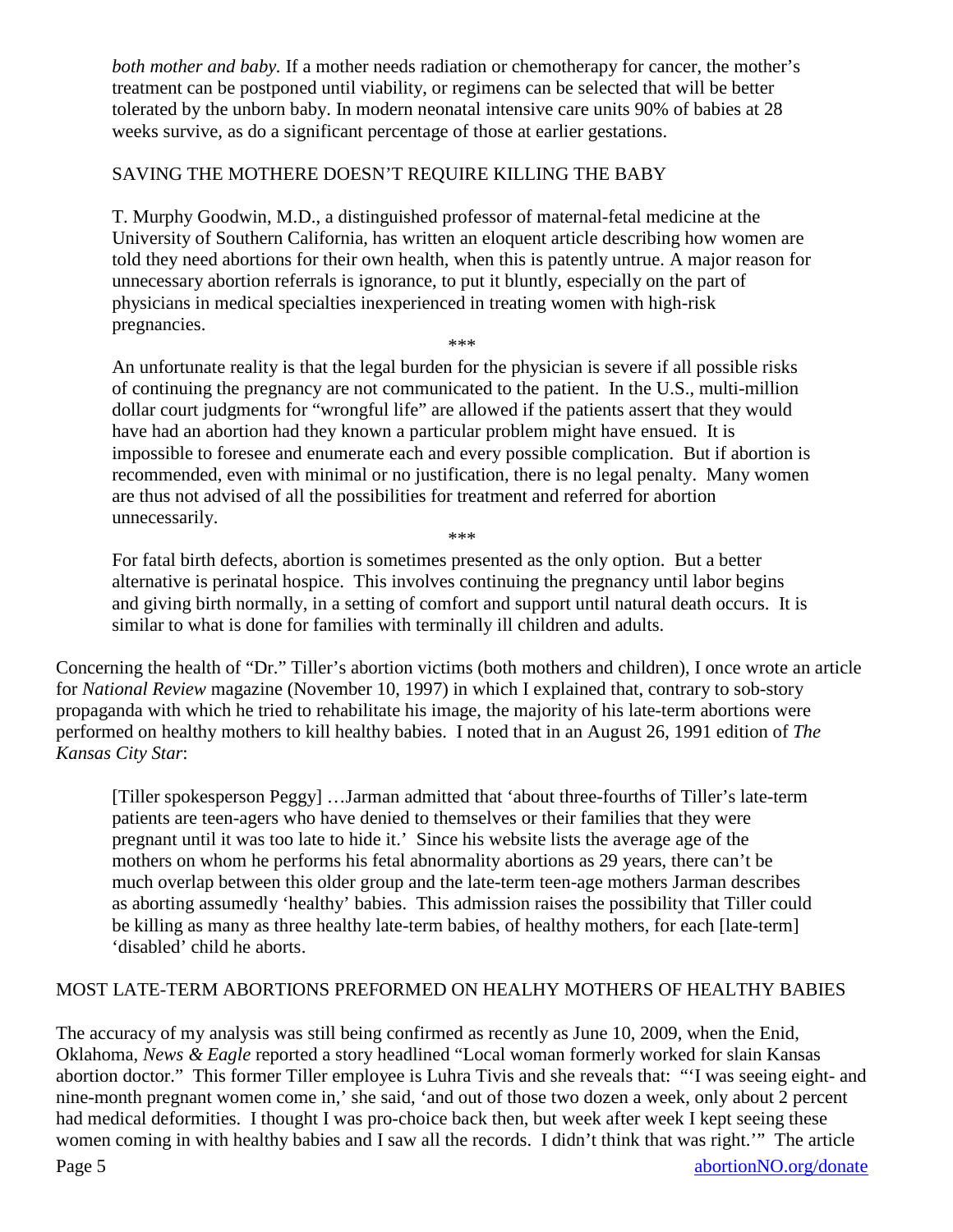adds that "She recalled one day seeing Tiller come from the surgery room carrying a cardboard box. He asked her to open a door for him and she saw his crematorium. 'I realized that box was full of dead babies.'" On average, the late-term babies he killed were so far along in pregnancy that they could have survived outside the womb, had he induced labor without first killing them.

But, trying to change the subject, Warren Hern again blamed us for "Dr." Tiller's murder in CNN.com/crime, "Man charged with murder ...," June 2, 2009: "This is the result of 35 years of antiabortion harassment and terrorism and hate speech and rhetoric and harsh names …." But what "harsh name" is too strident to fairly describe people who torture virtual newborns to death? Quoting *National Review*:

Tiller also matter-of-factly observes that the average age of the more than 1,000 late-term babies he had killed [by 1997] is 27 weeks (or the seventh month of pregnancy). A recent call to the neonatal intensive care unit at Via Christi Hospital in Wichita revealed the presence of preemies born at 24 and 25 weeks' gestation -- nearly a month younger than the *average* age of the disabled babies Tiller routinely kills. Hospitals frequently and successfully treat children born with some of the same disorders for which Tiller is killing them. In fact, *The New York Times*, May 16, 1997, citing the National Center for Health Care Statistics, reports that approximately 15% of babies born at 22 weeks will survive, 25% at 23 weeks, 42% at 24 weeks and 57% at 25 weeks.

In direct contradiction to "Dr." Hern's lie that most of "Dr." Tiller's abortion victims suffered "fatal" or "catastrophic" gestational anomalies, it is significant to note that even among the babies which were afflicted with developmental defects, a high percentage of "Dr." Tiller's late-term abortions actually killed babies with treatable conditions. Although I was writing eleven years ago, I was able to report that:

He ['Dr.' Tiller] also lists disorders which he says are among the conditions which justify killing these children. Several of these maladies are non-fatal and some may be only mildly disabling. He names 'encephalocele,' for instance, which *The Merck Manual* says 'can be repaired and the prognosis is good for many of these patients.' He also cites 'hydrocephalus,' concerning which the text, *Diseases of the Newborn*, Schaffer & Avery, Saunders, 6th Ed., 1991, says that with few exceptions '. . . every infant with neonatal hydrocephalus should be treated surgically . . . [and] 86% of infants survived following their shunt placement. Of these infants, 46% were reported normal on follow-up.'

Still carrying posthumous water for the late abortionist, the guardian.co.uk June 1, 2009 story ("For years anti-abortionists tried") tells a sympathetic tale of "Dr." Tiller killing a preborn baby with hydrocephalus (again, a treatable condition) when "No doctor on the entire east coast of the U.S. would accept her…." Given the fact that the condition wasn't discovered until 22 weeks' gestation, this child could have easily been 23 or 24 weeks – old enough to survive outside the womb -- by the time "Dr." Tiller got his hands on it. But the family had decided that that condition "wasn't the life we wanted for our child." So they hired "Dr." Tiller to kill their baby.

"Dr." Tiller also killed for Down Syndrome. In my earlier article, I noted that "According to *World* magazine, January 18, 1997, the [then] current population of Americans with Down Syndrome is more than 250,000. People with this condition generally score in the 'mild to moderate' range of mental retardation. Most can learn to read, hold jobs and live independently." He killed for spina bifida as well. Of this condition, *The Merck Manual* says that "with proper care, many children will do well." An article appearing in *The New England Journal of Medicine*, 312:1589, 1985, said of these "many children" that, following surgery, "72% were ambulatory and 79% had normal intellectual capacity." But even if none of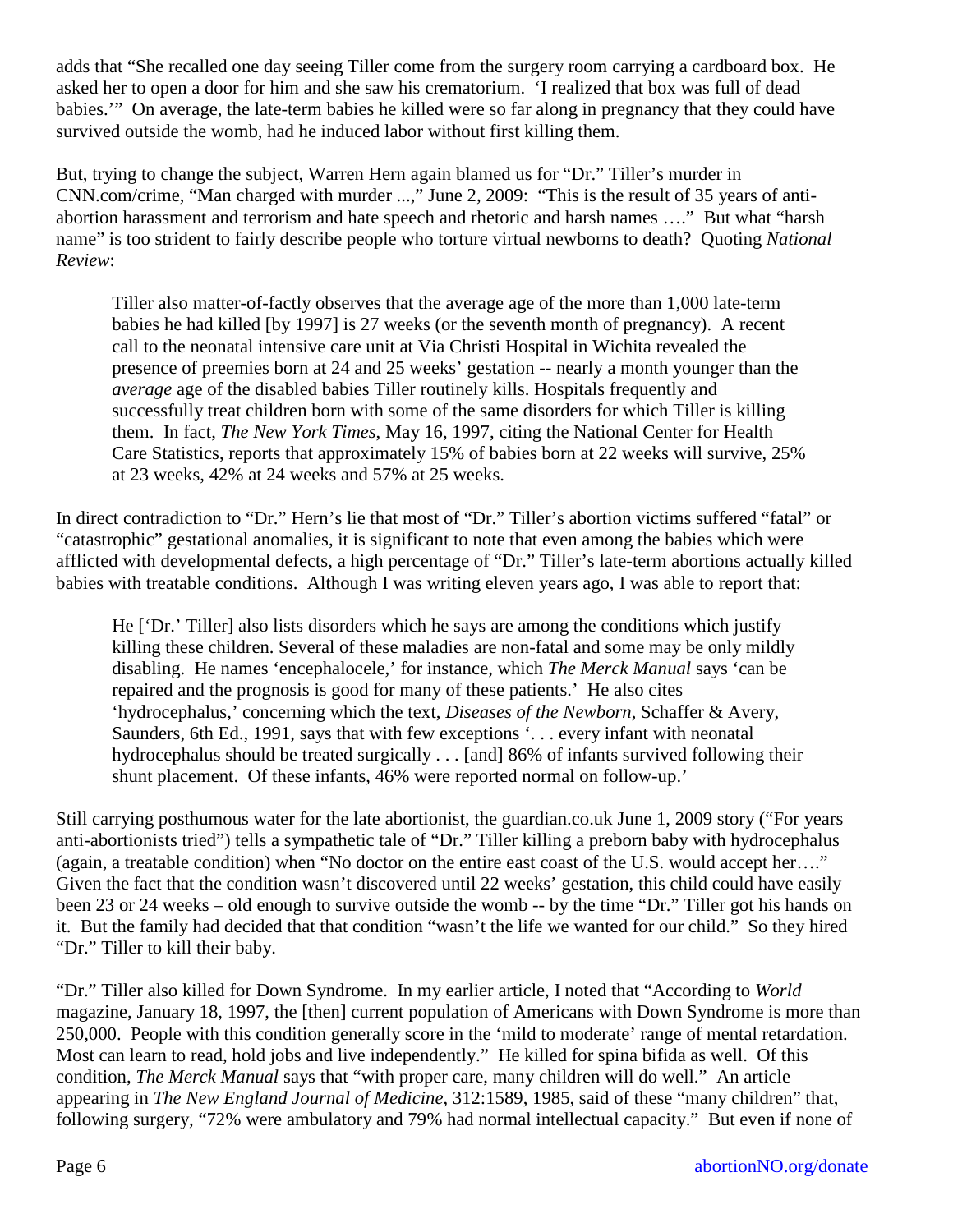these children had much of a chance of living "normal" lives, where did we ever get the idea that their parents have the right to kill them? I can barely understand a decision to give them away for adoption.

On July 26, 2009, "An Abortion Battle, Fought To The Death," *The New York Times*, we see just how dishonestly "Dr." Tiller qualified his patients. It is clear the he would kill any baby, at any stage of pregnancy, for any reason or no reason at all:

One expert, Paul McHugh, a professor of psychiatry at Johns Hopkins, then discussed the [Tiller patient] files — though not identities — in a videotaped interview arranged by antiabortion activists that quickly made its way to Mr. O'Reilly and others in the news media.

\*\*\*

Nonetheless, Dr. McHugh's interview raised the question of whether Dr. Tiller had used readily treatable mental health maladies as a pretext to justify late-term abortions.

According to Dr. McHugh, the files he saw contained diagnoses like adjustment disorder, anxiety and depression, that to his eyes were not 'substantial and irreversible.' He also claimed that some women offered 'trivial' reasons for wanting an abortion, like a desire to play sports. 'I can only tell you,' he said in his taped interview, 'that from these records, anybody could have gotten an abortion if they wanted one.'

## ILLOGICAL DISTINCTIONS

As if to emphasize the "open season" which has been declared on newborns, News.UK.msn.com reported on June 10, 2009 a macabre story headlined "Woman killed three of her babies." The lead sentence read: "A French woman who gave birth in secret three times killed each of her children because she felt they would be too expensive to bring up, a court has heard." This lethal automaton "told psychologists she felt connected with her first two pregnancies …." But she added: "That was not the case with her third, fourth and fifth pregnancies …." She will now spend years in prison and/or mental institutions. But how is she any more guilty than "Dr." Tiller? She could have achieved the same lethal result and done so with impunity by simply paying "Dr." Tiller to kill her babies as near-newborns.

## SAINTHOOD FOR A SICK, SICK SINNER

Then, of course, began the cloying attempts to canonize this man, whom abortion advocates are transforming into a latter-day St. George. The *Los Angeles Times* reported a story headlined "Hundreds attend…" June 6, 2009, which quoted Maria Flentje, a Tiller "patient escort" (someone who herds mothers from the parking lot to the clinic door) who attended his memorial service. She called him a "compassionate, caring, Christian man …." She added that he was "the best of Wichita and the best of Kansas." The fact that he provoked so little serious opposition from his Kansas neighbors suggests that the rectitude of pious Midwesterners isn't what it once was. Almost the entire business community of Wichita, for decades, provided him with the goods and services without which he couldn't have run his slaughterhouse with such brutal efficiency. Plumbers fixed his pipes, carpenters remodeled his clinic, electricians wired his crematorium. Bankers took his deposits and stockbrokers managed his profits. They all took his money and pretended it was green instead of red.

Page 7 [abortionNO.org/donate](http://www.abortionno.org/donate) At the British newspaper website guardian.co.uk ("For years anti-abortionists tried," June 1, 2009) an unnamed mourner was quoted as saying: "The picture the anti-abortionists show is always of a perfect, beautiful baby, but that is not what he was dealing with. He did what he did out of love." In the same story, "Dr." Tiller's "pastor," the "Rev." Lowell Michelson, said: "He endured so much. He was committed to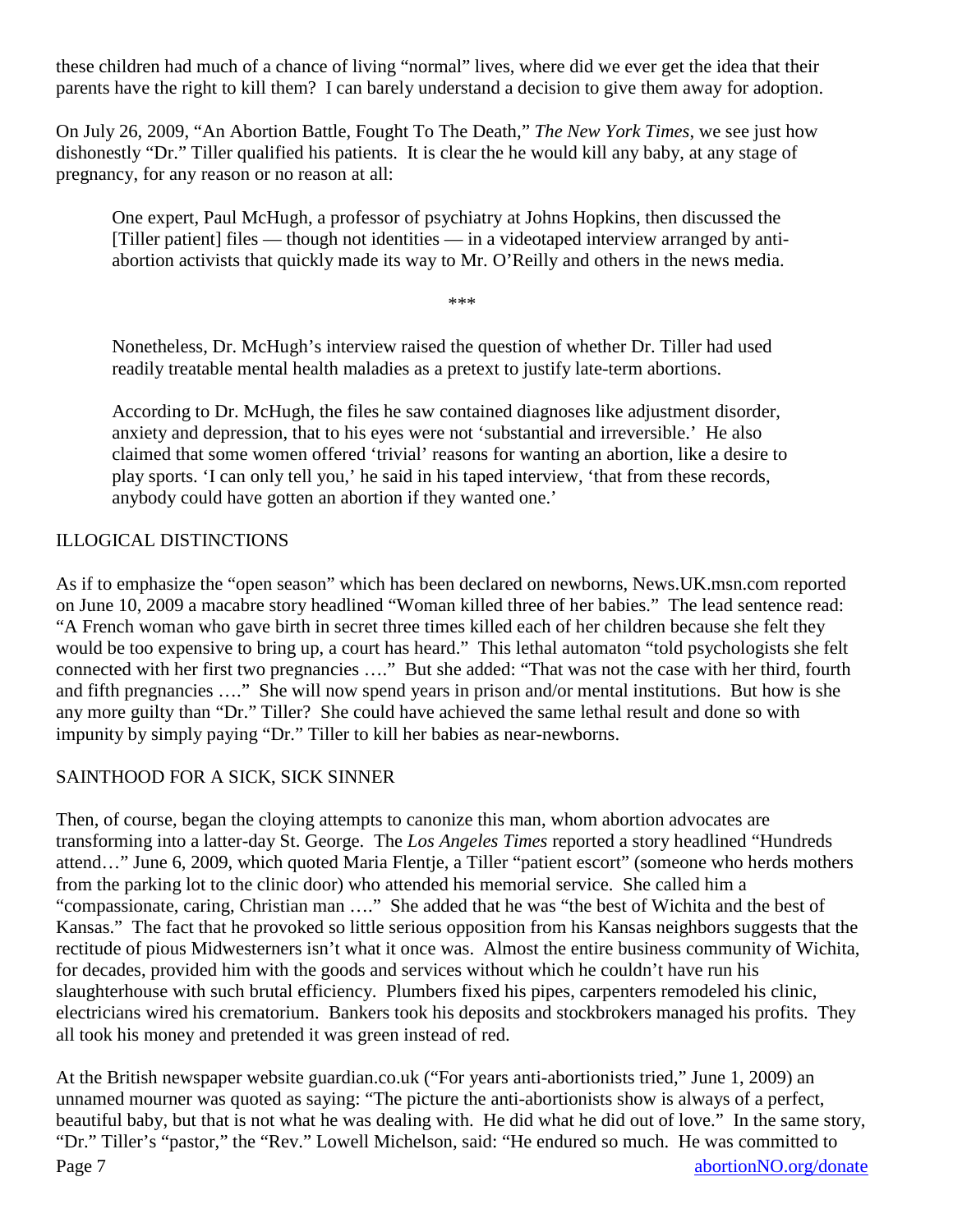women's health …." The article ends by quoting "Dr." Tiller's description of himself as "a healthcare provider." "Dr." Tiller also revealed that his daughter once asked him who would "stand up for women with unexpected and badly damaged babies" if he didn't. Train up a child in the way she should NOT go and she will NOT depart from it.

On June 1, 2009, another British newspaper website, telegraph.co.uk, carried a story headlined "Abortion doctor killing: Wichita grieves for a 'kind and gentle man.'" On that same day, Slate.com posed a headline question which asked "What Made George Tiller So Special?" Their answer? "He did the abortion procedures that other doctors couldn't or wouldn't do." What were those procedures? The article describes "Dr." Tiller's "mastery in performing the D&E procedure on larger fetuses." A D&E abortion tears the arms and legs off fetuses who are far too large to be suctioned out of the womb. The writer also describes his "expertise" in performing "labor induction" abortions on nearly full-term babies who are killed by administering a "feticidal agent." "Feticide" rhymes with "pesticide" and the concept is the same. The article closes by explaining that doctors referred late-term abortions to "Dr." Tiller because they "feared prosecution" if they did them themselves. "Dr." Tiller was, indeed, prosecuted in connection with the killing of late-term babies but he was never in danger of being jailed.

And "Dr." Tiller was anything but "gentle." The July 25, 2009, *New York Times* article cited earlier ("… Fought to the Death") called the abortionist a "Shrewd and resourceful" man known as a "warrior." He is quoted as declaring that "'If a stake has to be driven through the heart of the anti-abortion movement,' he said, 'I want to have my hand on the hammer.'" The article reports a police report that "Tiller floored his accelerator" and hit a demonstrator preventing the abortionist's car from entering the clinic parking lot. He would taunt demonstrators and told one that it was "Too bad your mother's abortion failed." His website boasted that "he had more experience with late-term abortions 'than anyone else currently practicing in the Western Hemisphere.'" To its credit, the *Times* concedes that at least 2,800 of his abortions were performed on viable babies who had "survivable" abnormalities and that many were "perfectly healthy." As noted above, the actual number was much higher.

## NO ABORITON CAN EVER BE UNLAWFUL UNDER CURRENT LAW

Kansas law "bans" abortions on babies capable of survival outside the womb, unless the mother will otherwise die or suffer "substantial and irreversible" injury to "a major bodily function." But Kansas law doesn't matter much (nor does the abortion law of any state) because the Supremacy Clause of the U.S. Constitution ensures that all state law is trumped by any relevant federal law. The federal law which controls all abortions is the U.S. Supreme Court case of *Doe v. Bolton* (the lesser-known companion to *Roe v. Wade*, decided by the Court the same day), which held that abortion could never be banned if the pregnancy sought to be terminated imperiled the pregnant woman's "health."

In that case, "Justice" Harry Blackmun, who made "Dr." Tiller's savagery possible, perpetrated an insidious fraud on the American people. He cleverly but dishonestly defined this "health" exception to include "all factors – physical, emotional, psychological, familial and the woman's age – relevant to the wellbeing of the patient." What do the terms "emotional" and "psychological" mean? Anything any abortionist wants them to mean (wink, nod, wink). This enables the abortion industry to seem reasonable and even compassionate when its shills argue in defense of abortions "required" to protect a woman's "health" (who could possibly be against protecting the "health" of a pregnant mother?). At the same time, they are taking advantage of a "health" exception so broadly defined that it bars the banning of any abortion. By definition, any woman who wants an abortion will be adversely affected, either "emotionally" or "psychologically," if she doesn't get one. So presto, every mother who will be distressed if she is denied her abortion qualifies for "Justice" Blackmun's magic "health" exception!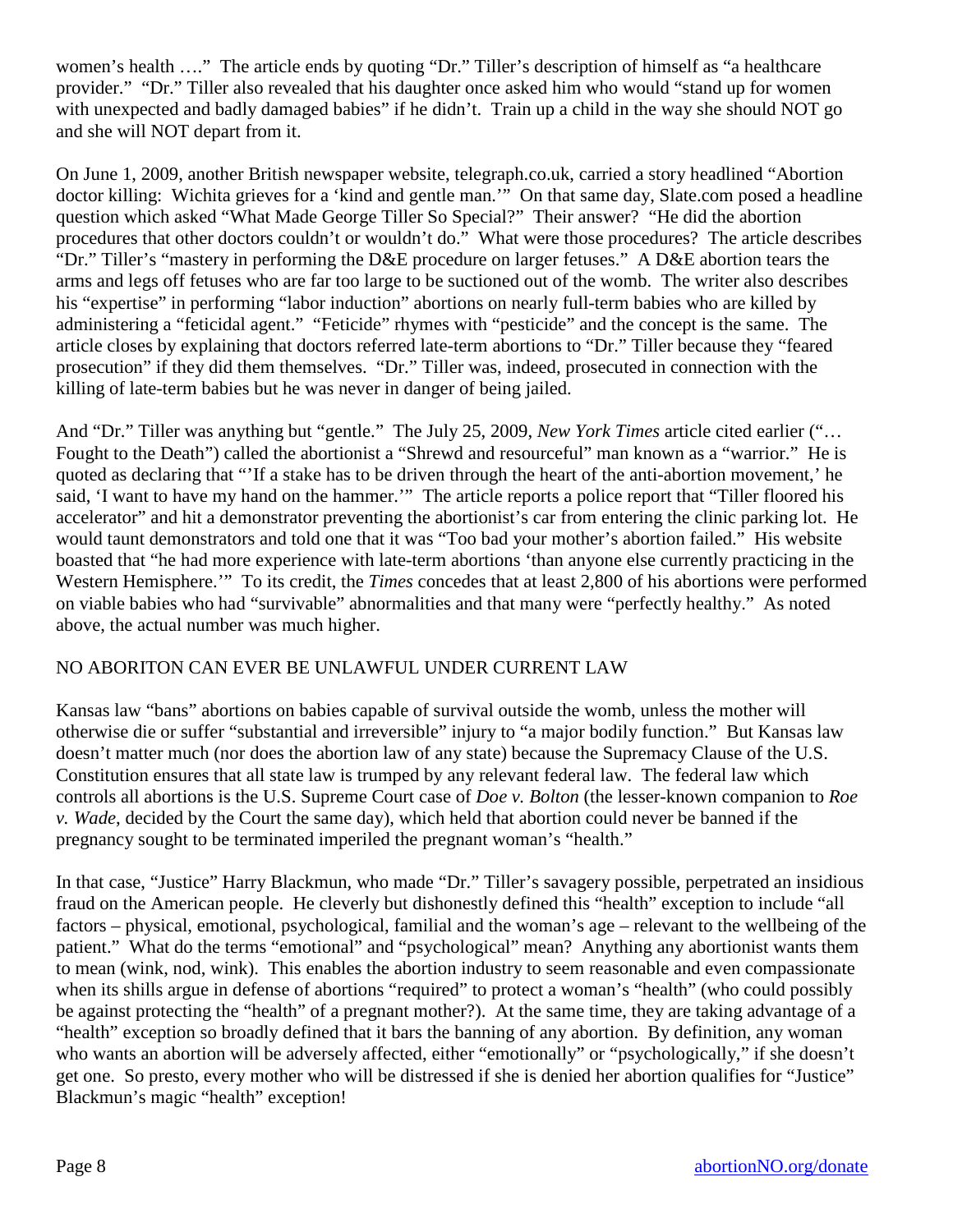Add to that, Sandra Day O'Connor's majority opinion in *Planned Parenthood v. Casey* (no abortion restriction may "unreasonably burden" a woman's right to kill her baby) and you can see why outlawing abortion without reversing *Roe, Doe* and *Casey* is essentially impossible. And even if those cases were reversed, control of abortion law would almost certainly merely revert to the states, where abortion would remain legal in those many states which would refuse to ban it. So without a Human Life Amendment to confer rights of personhood on preborn children through the U.S. Constitution, babies whose mothers will be willing to cross state lines to kill them will effectively be dead.

# KILL RATE HIGH BUT NOT REMARKABLE

Colleen Raezier, of NewsBusters.com ("Media: Tiller a Martyr," June 2, 2009) says: "By his count, Tiller performed 60,000 abortions." Jill Stanek has an audio clip with this boast in his own words. That would mean that the overwhelming majority of his abortions killed healthy, first-trimester babies who had been inconveniently conceived by healthy mothers. Lefty bloggers have expressed skepticism concerning the immensity of that number but former abortionist Bernard Nathanson (once a Jewish atheist but now a prolife Catholic) admits to having performed some 75,000 abortions ("Ex-abortionist recalls Tiller," *Washington Times*, June 11, 2009). In the same article, Dr. Nathanson also says he trained "Dr." Tiller to perform abortions in 1970. That would mean that "Dr." Tiller killed babies for approximately 40 years. So "Dr." Tiller's claimed kill-rate, though shocking, does appear to be achievable.

## WHO'S TO BLAME FOR VIOLENCE

USNews.com, "Tiller Murder Knocks …," June 1, 2009, quotes Chris Krozen, of the abortion industry front group Catholics United (by which name they profane the name of the Church) expressing fear that "this murder is a byproduct of increasingly hateful and intolerant language on the part of some militant opponents of abortion." Mr. Krozen, I hate baby-killing and I am intolerant of baby-killers but that doesn't mean that I am responsible for their murder and you know it. But the abortion industry's relentless anti-life rhetoric has created a climate of hate for unwanted preborn babies which has produced the greatest bloodbath in human history.

A June 11, 2009 story by Kathleen Gilbert, LifeSiteNews.com, titled "How George Tiller Drove his Own Employee to Join Operation Rescue," also quotes Ms. Tivis, the former employee of "Dr." Tiller, describing a letter which "Dr." Tiller received from an angry patient who described her third-trimester abortion as "the most horrible experience of my life." In a hellish scene straight out of *Dante's Inferno*, the former patient went on to detail the nightmarish basement room to which women were sent to deliver their babies after "Dr." Tiller had poisoned them in their mothers' wombs. "She said that women were crying and screaming and there was blood everywhere – blood running down their legs and it was just horrible."

But was it also hell for the babies? "Dr." Tiller described on his website (which I reviewed before it was taken down) the process by which he would, with benefit of ultrasound guidance, plunge a long needle into the beating heart of a late-term baby to induce a heart attack with a drug called digoxin.

Despite an abundance of incontrovertible evidence exposing this medical monster, the *Los Angeles Times*, "Abortion fatigue …," June 10, 2009, quotes "Dr." Tiller's lawyer, Dan Monnat, complaining that "… when you consider the hate language heaped upon Dr. Tiller by commentators and anti-choice zealots – calling him a murderer and an operator of death camps and responsible for the massacre of thousands of babies – then I think you have to ask whether that constitutes … liability." Does 60,000 slaughtered babies qualify as a massacre?

In 2007, in two Supreme Court cases named *Gonzales v. Carhart* and *Gonzales v. Planned Parenthood*, Justice Anthony Kennedy, writing for the majority, essentially ruled that partial-birth abortions (intact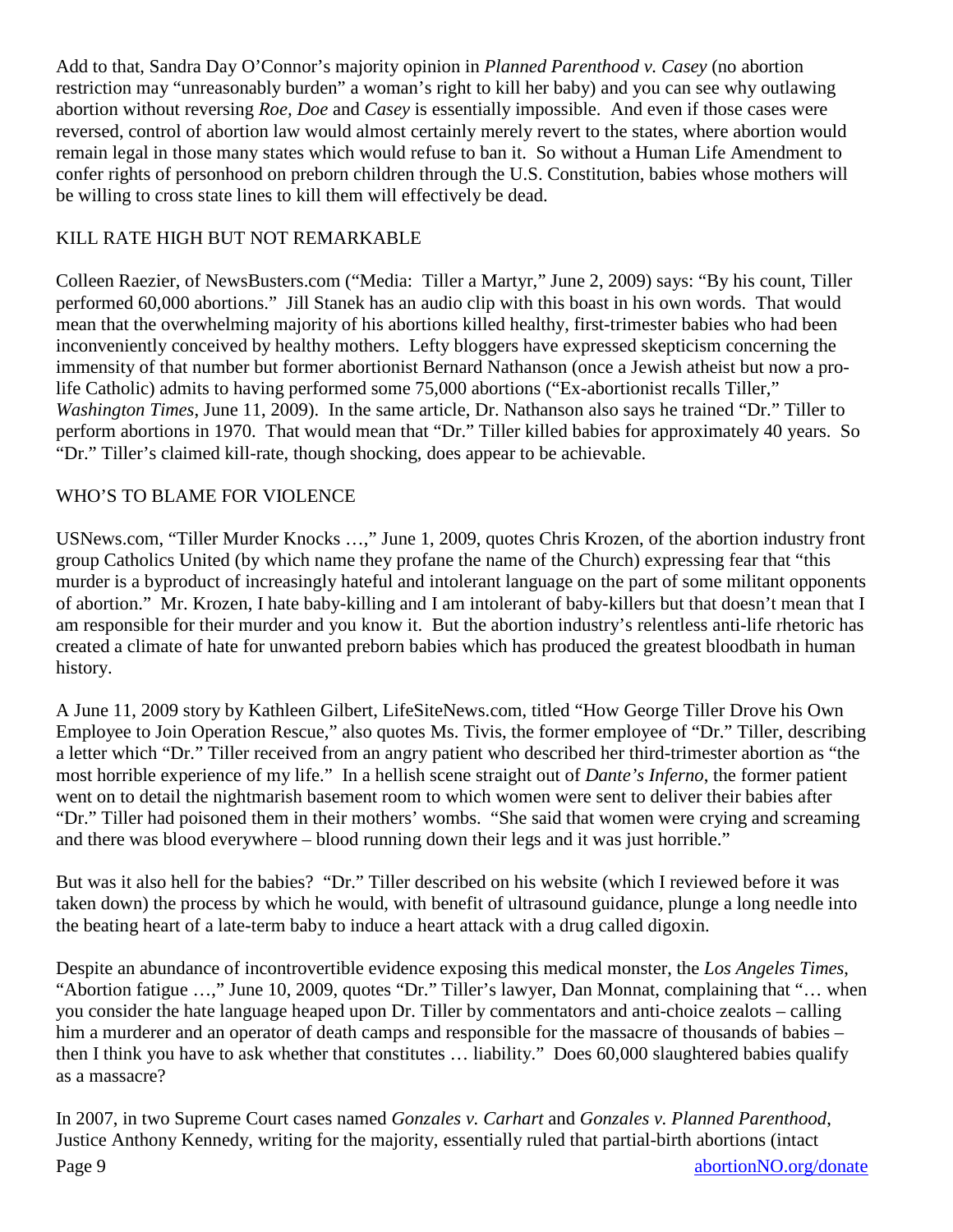D&E) were so gruesome that they could be conditionally banned. The ban under review prohibited the killing of a baby if any part of its body above the navel had first been delivered outside the birth canal. This restriction effectively prevented doctors from puncturing the skull of a living baby to collapse the cranium by suctioning out its brain (which permits easier passage of the head through the cervical opening). Justice Kennedy's "reasoning," if it can be called that, was that the partial-birth abortion procedure could be prohibited from being performed on a living baby, but it was fine to perform it on a dead baby. By this, he meant that if it were deemed necessary for the mother's wellbeing, a partial-birth abortion could still be performed but only if the baby were first killed by a heart attack, induced by injecting the baby's heart with poison, while still completely inside the uterus. In that way, by the time the baby was pulled far enough outside the birth canal to permit its brain to be sucked out, it would already be dead.

Justice Kennedy explicitly ruled that: "If the intact D&E procedure is truly necessary in some circumstances, it appears likely an injection that *kills* the fetus is an alternative under the Act that allows the doctor to perform the procedure" [emphasis added]. But is a heart attack really more merciful than having your brains sucked out? Boston.com, August 10, 2007, in an article titled "Shots assist in aborting fetuses," with a subhead which read "Lethal injections offer legal shield," reported that these lethal-injection abortions are now being done to protect abortionists from criminal liability (it is, theoretically, not legal to kill a baby outside the womb) in abortions after 18 to 20 weeks' gestation. The article further explained that "Medical staff inject either the heart drug digoxin or potassium chloride, a potentially poisonous salt also used in state [death penalty] executions." According to the authorities quoted in the story, both chemicals have "long [been] used in late-term abortions ...."

*The Wichita Eagle*, "Murder brings shock …," June 1, 2009, termed "sad" the "extreme name-calling directed by some toward Tiller." But what name would be too "extreme" to fairly describe what "Dr." Tiller did to these children?

## **TORTURE**

Digoxin was "Dr." Tiller's preferred toxin (as in "choose your poison") but both chemicals are used to induce fatal heart attacks. MayoClinic.com says "classic symptoms" of a heart attack can be recognized when "someone clutches their chest and writhes in excruciating pain." That is why condemned capital offenders are given anesthesia before being injected with the heart-stopping drug. Newscientist.com, "Execution by injection far from painless," April 14, 2005, reports a study conducted by researchers from Florida and Virginia which says: "Without adequate anesthesia … the person being executed would experience … a severe burning sensation, massive muscle cramping and cardiac arrest." WashingtonPost.com, "Lethal Injections Called Flawed," April 15, 2005, said the same study found that blood samples taken from executed inmates suggested that some 40% of condemned prisoners "might be so inadequately sedated that they are awake enough to suffer agonizingly painful deaths …."

It should be borne in mind that these inmates are receiving direct intravenous injections of anesthesia and it still might not be enough to spare them what amounts to torture. Late-term babies get no direct administration of anesthesia before their heart attacks are induced and their mothers are receiving only a local anesthetic, according to Warren Hern, at Dr. Hern.com.

Dr. Norig Ellison, M.D., then President of the American Society of Anesthesiologists (ASA), testified before the Senate Judiciary Committee in 1995 on the issue of how much, if any, anesthesia reaches the baby indirectly, through his mother, in a late-term abortion. He said: "The fact is that when general anesthesia is administered to the mother, only a portion reaches the fetus – the amount varying depending on the type of anesthesia; anesthesia administered regionally does not reach the fetus." He added that " … *[S]ome* general analgesic medicines given to the mother will reach the fetus and *perhaps* provide *some* pain relief" [emphasis added]. The key qualifiers here are that "*some*" painkillers will "*perhaps*" reach the baby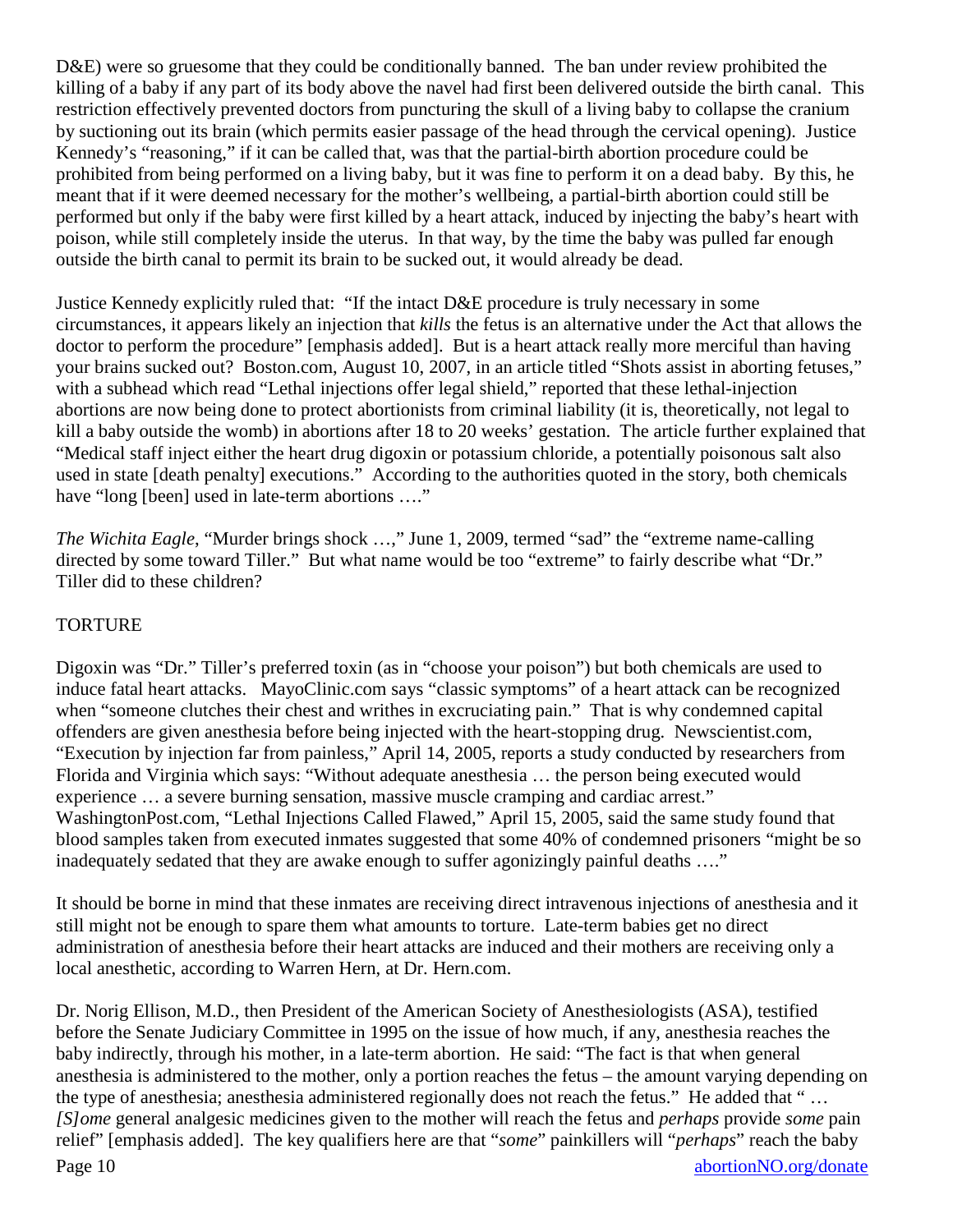and provide "*some*" pain relief. As if to emphasize that uncertainty, late-term abortionist Warren Hern says in his book, *Abortion Practice*, that general anesthesia "is rarely indicated in early vacuum aspiration abortion and is seldom indicated thereafter [by which he means in later-term abortions]. Lifeissues.net cites a Guttmacher survey which found that only 21.8% of U.S. abortions were performed under general anesthesia.

In fact, *The New York Times*, "Doctors Say It's Just One Way," March 21, 1997, interviewed an anonymous but apparently typical doctor who performs intact D&E abortions on women to whom he administers only "a local anesthetic and a sedative" before he does the following: "You go in and fish out a foot and pull the fetus into a breech position." Then he says: "You turn it so that the backside is up, pull down on its hips and rotate. When you get to the shoulder blade, it's easy to sweep the arms down. Then, most of the time you have to crush or fenestrate [open] the skull so that it can come out."

Despite the sickening reality of "Dr." Tiller's racket, USAToday.com, "… Other side's words led to Tiller death," June 2, 2009, quotes "Rev." Carlton W. Veazey, president of the Religious Coalition for Reproductive Choice, as complaining that "Pro-life groups have created this climate [conducive to murder] through language and attacking those of us who are pro-choice for being killers." He adds "… they demonize … the pro-choice movement." "Demonize"? How is torturing virtual newborn babies to death not demonic?

Were "Dr." Tiller's victims old enough to feel pain? As I noted in an earlier letter, an April 5, 2006 British Broadcasting Corporation story (news.BBC.co.uk) reported the results of a study conducted on pain and neonates. Using brain scan technology, University College London researchers concluded that prematurely born infants experience true "feelings of pain rather than simply displaying reflex reactions." Those are prematurely born babies of the same age as many of the preborn babies which "Dr." Tiller was torturing to death, without giving them any pain medication at all. Common sense should tell us that when a 23-week prematurely *born* baby is feeling pain in the neonatal intensive care unit of a hospital, a 23-week *unborn* baby is feeling pain in "Dr." Tiller's abortion clinic.

## **SENTIENCE**

In fact, a review published in the September 1999 issue of the *British Journal of Obstetrics and Gynaecology* reported that "Given the anatomical evidence, it is possible that the fetus can feel pain from 20 weeks and is caused distress by interventions from as early as 15 or 16 weeks." The Centers for Disease Control report that about 1.4% of abortions occur at 21 weeks or later. That would mean approximately 18,000 abortions per year are committed on babies who almost certainly can feel pain.

Even more alarmingly, *The New York Times*, "The First Ache," February 10, 2008, reported that Dr. Kanwaljeet Anand, who is not pro-life but who is Oxford- and Harvard-trained and who holds tenured chairs in pediatrics, anesthesiology, pharmacology and neurobiology at the University of Arkansas, says that "with gestational ages of 24 weeks, 23, 22 … he noticed that even the most premature babies grimaced when pricked by a needle."

Anand says he does not oppose abortion in all circumstances but says decisions should be made on a case-by-case basis.

\*\*\*

New evidence, however, has persuaded him that fetuses can feel pain by 20 weeks' gestation (that is, halfway through a full-term pregnancy) and possibly earlier. As Anand raised awareness about pain in infants, he is now bringing attention to what he calls 'signals from the beginnings of pain.'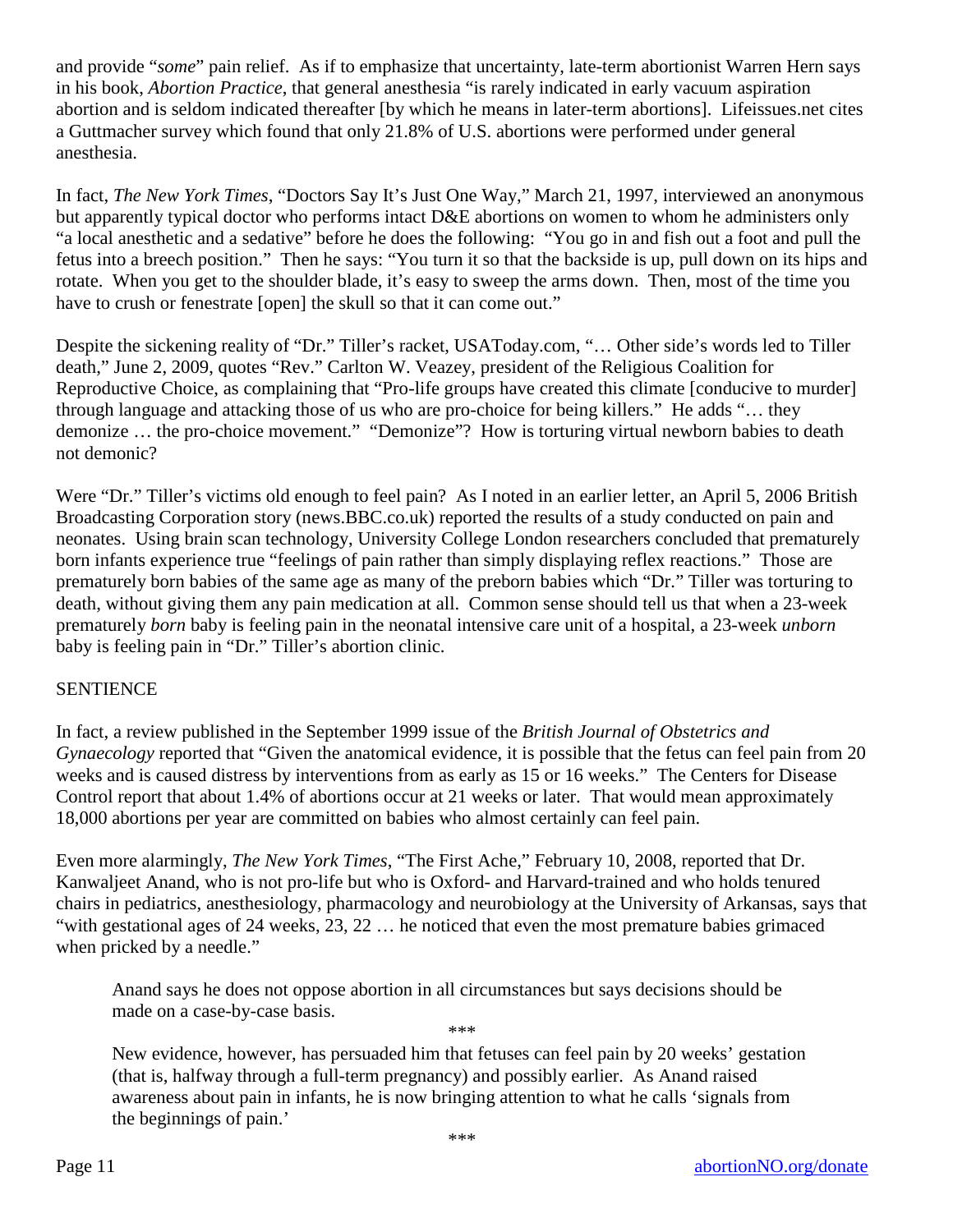Nicholas Fisk is a fetal-medicine specialist and director of the University of Queensland Center for Clinical Research in Australia.

\*\*\*

[His research] ... showed that fetuses as young as 18 weeks react to an invasive procedure with a spike in stress hormones and a shunting of blood flow toward the brain — a strategy, also seen in infants and adults, to protect a vital organ from threat. Then Fisk carried out a study that closely resembled Anand's pioneering research, using fetuses rather than newborns as his subjects. He selected 45 fetuses that required a potentially painful blood transfusion, giving one-third of them an injection of the potent painkiller fentanyl. As with Anand's experiments, the results were striking: in fetuses that received the analgesic, the production of stress hormones was halved, and the pattern of blood flow remained normal.

\*\*\*

[Dr. Fisk] … concludes, it's 'better to err on the safe side' and assume that the fetus can feel pain starting around 20 to 24 weeks.

\*\*\*

Ray Paschall, an anesthesiologist at Vanderbilt Medical Center in Nashville, remembers one of the first times he provided anesthesia to the mother and minimally to the fetus in an open fetal operation, more than 10 years ago. When the surgeon lowered his scalpel to the 25 week-old fetus, Paschall saw the tiny figure recoil in what looked to him like pain. A few months later, he watched another fetus, this one 23 weeks old, flinch at the touch of the instrument. That was enough for Paschall. In consultation with the hospital's pediatric pain specialist, 'I tremendously upped the dose of anesthetic to make sure that wouldn't happen again,' he says. In the more than 200 operations he has assisted in since then, not a single fetus has drawn back from the knife. 'I don't care how primitive the reaction is, it's still a human reaction,' Paschall says. 'And I don't believe it's right. I don't want them to feel pain.' \*\*\*

Anand acknowledges that the cerebral cortex is not fully developed in the fetus until late in gestation. What is up and running, he points out, is a structure called the subplate zone, which some scientists believe may be capable of processing pain signals. A kind of holding station for developing nerve cells, which eventually melds into the mature brain, the subplate zone becomes operational at about 17 weeks. The fetus's undeveloped state, in other words, may not preclude it from feeling pain. In fact, its immature physiology may well make it more sensitive to pain, not less: the body's mechanisms for inhibiting pain and making it more bearable do not become active until after birth. The fetus is not a 'little adult,' Anand says, and we shouldn't expect it to look or act like one. Rather, it's a singular being with a life of the senses that is different, but no less real, than our own.

The same might be said of the five children who were captured on video by a Swedish neuroscientist named Bjorn Merker on a trip to Disney World a few years ago. The youngsters, ages 1 to 5, are shown smiling, laughing, fussing, crying; they appear alert and aware of what is going on around them. Yet each of these children was born essentially without a cerebral cortex. The condition is called hydranencephaly [a condition for which "Dr." Tiller would have killed in a heartbeat, so to speak] in which the brain stem is preserved but the upper hemispheres are largely missing and replaced by fluid. This not the same condition as "anencephaly" but it is sufficiently similar to be relevant to this discussion in that both are cephalic disorders in which much or all of the cerebral hemispheres of the brain are missing.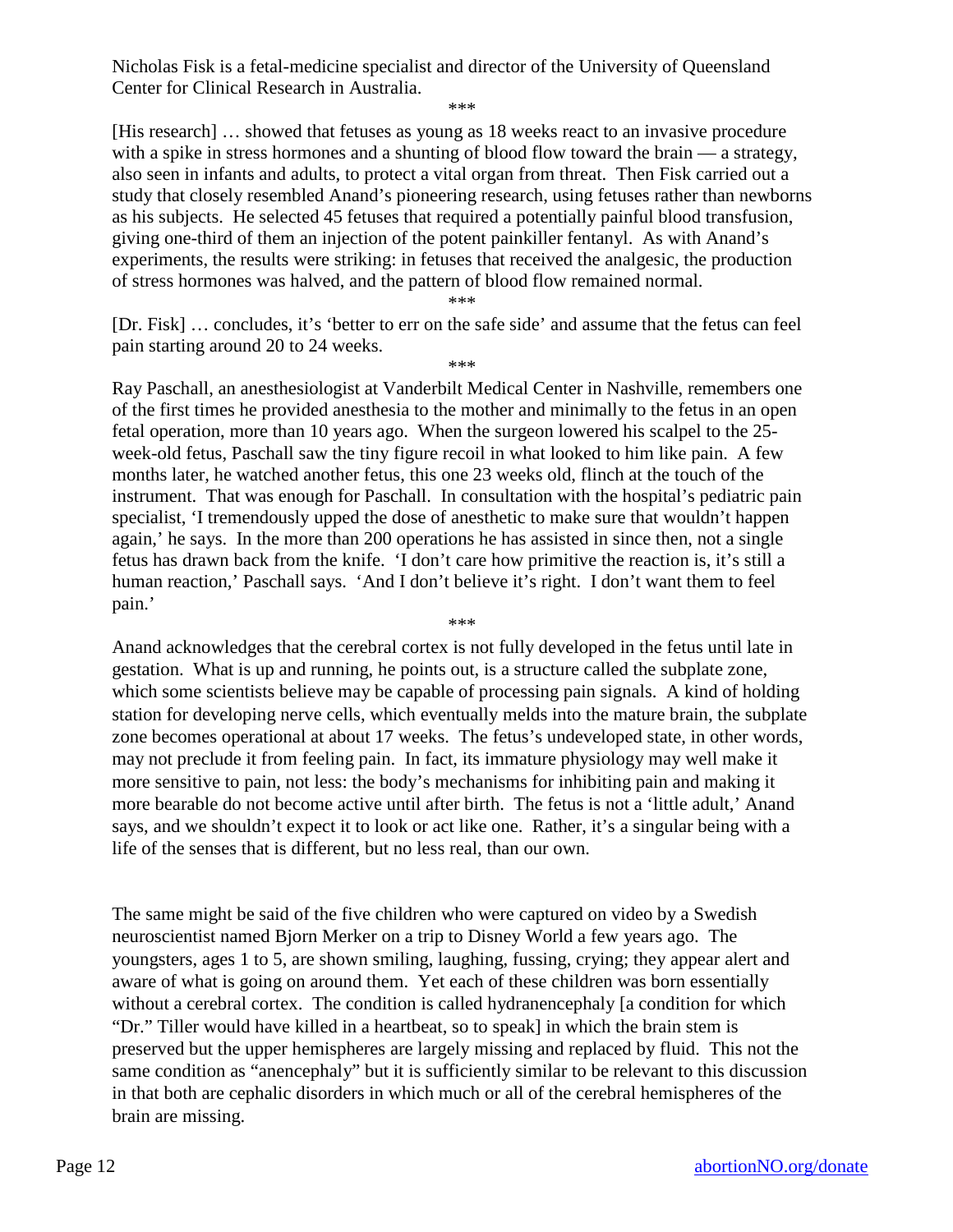Merker (who has held positions at universities in Sweden and the United States but is currently unaffiliated) became interested in these children as the living embodiment of a scientific puzzle: where consciousness originates. He joined an online self-help group for the parents of children with hydranencephaly and read through thousands of e-mail messages, saving many that described incidents in which the children seemed to demonstrate awareness. In October 2004, he accompanied the five on the trip to Disney World, part of an annual get-together for families affected by the condition. Merker included his observations of these children in an article, published last year in the journal *Behavioral and Brain Sciences*, proposing that the brain stem is capable of supporting a preliminary kind of awareness on its own. 'The tacit consensus concerning the cerebral cortex as the "organ of consciousness,"' Merker wrote, may 'have been reached prematurely, and may in fact be seriously in error.'

\*\*\*

The possibility of consciousness without a cortex may also influence our opinion of what a fetus can feel. Like the subplate zone, the brain stem is active in the fetus far earlier than the cerebral cortex is, and if it can support consciousness, it can support the experience of pain. \*\*\*

'There may not be a single moment when consciousness, or the potential to experience pain, is turned on,' Nicholas Fisk wrote with Vivette Glover, a colleague at Imperial College, in a volume on early pain edited by Anand. 'It may come on gradually, like a dimmer switch.' It appears that this slow dawning begins in the womb and continues even after birth. So where do we draw the line? When does a release of stress hormones turn into a grimace of genuine pain?

\*\*\*

On April 4, 2004, Sunny Anand took the stand in a courtroom in Lincoln, Neb., to testify as an expert witness in the case of *Carhart v. Ashcroft*. This was one of three federal trials held to determine the constitutionality of the ban on a procedure called intact dilation and extraction by doctors and partial-birth abortion by anti-abortion groups. Anand was asked whether a fetus would feel pain during such a procedure. 'If the fetus is beyond 20 weeks of gestation, I would assume that there will be pain caused to the fetus,' he said. 'And I believe it will be severe and excruciating pain.'

Obviously, not every "expert" agrees with such conservative assertions regarding fetal pain. Many argue that just because a baby shows enormous behavioral and biochemical evidence of suffering, it might all be an illusion. But the National Right to Life Committee (NLRC) reports at [http://www.nrlc.org/abortion/Fetal\\_Pain/NRLCrebuttalJAMA.html,](http://www.nrlc.org/abortion/Fetal_Pain/NRLCrebuttalJAMA.html) that the lead author of the *Journal of the American Medical Association* (*JAMA*) article "Fetal Pain: A Systematic Multidisciplinary Review of the Evidence," August 24, 2005, which dismisses the idea of fetal pain before 29 weeks, was a mere medical student whose real credential was that she was also a former lawyer for the National Abortion Rights Action League (NARAL). One of her co-authors also directed the largest abortion clinic in San Francisco.

But even "experts" with higher degrees of intellectual honesty have gotten fetal pain wrong again and again.

*The New York Times* article "The First Ache" also said that "Stuart Derbyshire, a psychologist at the University of Birmingham in Britain ... has declared that babies cannot feel pain until they are 1 year old." The story adds that: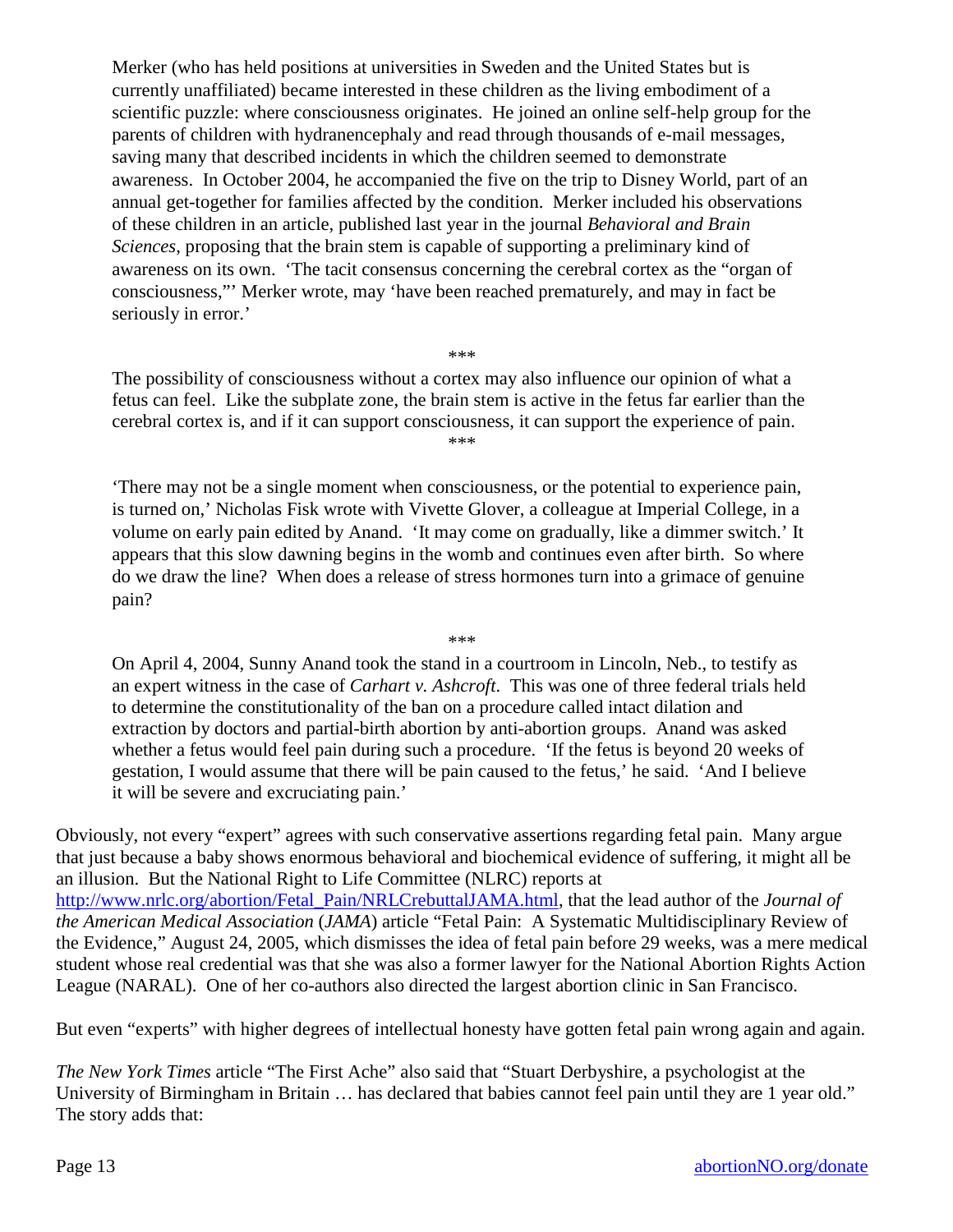Infants undergoing major surgery [twenty-five years ago] were receiving only a paralytic to keep them still. [Dr. Sunny Anand's] encounter with this practice occurred at John Radcliffe Hospital in Oxford, England, but it was common almost everywhere. Doctors were convinced that newborns' nervous systems were too immature to sense pain, and that the dangers of anesthesia exceeded any potential benefits.

Perhaps most absurdly, *The New York Times* article "Doctors Say It's Just One Way," March 21, 1997, reports that "abortion rights advocates" used to argue that "anesthesia kills the fetus" until this contention "was roundly denounced by anesthesiologists."

Returning to "The First Ache" article, "Mark Rosen was the anesthesiologist at the very first open fetal operation, performed in 1981, at the University of San Francisco Medical Center …." But he is a fetal pain skeptic before 29 weeks. "When he was in medical school, he says he worked for a time at an abortion clinic in the morning and a fertility clinic in the afternoon – an experience which showed him 'the amazing incongruities of life.'" The article says "Rosen sees no contradiction in his position, only a necessary complexity." The term "complexity" is code for denying the existence of inconvenient moral absolutes (convenient moral absolutes are fine). It means that most morality is personal and subjective (so don't judge me, man!). Pro-lifers argue that "complexity" might reasonably apply to close questions over which reasonable minds could differ but torturing babies to death is not a close question. What "complexity" means in the abortion context is that liberals live in a constantly evolving, alternate moral universe, entirely of their own creation. They are angered that conservatives can't see that vexing moral conundrums are neither truly vexatious nor are they true conundrums. Can't we all just get along with the mythical notion that mutually exclusive propositions can co-exist in elegant harmony? It's all good. Non sequiturs are no problem for moral relativists.

Perhaps the most striking paragraph in the "First Ache" article, however, relates more broadly to humanity and rights of personhood:

The capacity to feel pain has often been put forth as proof of a common humanity. Think of Shylock's monologue in *The Merchant of Venice*: Are not Jews 'hurt with the same weapons' as Christians, he demands. 'If you prick us, do we not bleed?' Likewise, a presumed insensitivity to pain has been used to exclude some from humanity's privileges and protections. Many 19th-century doctors believed blacks were indifferent to pain and performed surgery on them without even that era's rudimentary anesthesia. Over time, the charmed circle of those considered alive to pain, and therefore fully human, has widened to include members of other religions and races, the poor, the criminal, the mentally ill — and, thanks to the work of Sunny Anand and others, the very young. Should the circle enlarge once more, to admit those not yet born? Should fetuses be added to what Martin Pernick, a historian of the use of anesthesia, has called 'the great chain of feeling'?

Oppressors believe that acknowledging the ability to sense pain, even at a rudimentary level, concedes far too much to those who argue that blacks or babies, or black babies, are not subhuman in any way. The truth, however, is that "Dr." Tiller's clinic was a torture chamber which made the Abu Ghraib prison seem humane by comparison.

And many who mock our anxiety over the suffering of aborted fetuses would applaud a research study noted at ScienceDaily.com, March 28, 2009, under the headline "Crabs Not Only Suffer Pain, But Retain Memory of It." The article ends with this quote from a marine biologist who argues in defense of protecting crabs from culinary agony: "With vertebrates we are asked to err on the side of caution and I believe this is the approach to take with these crustaceans."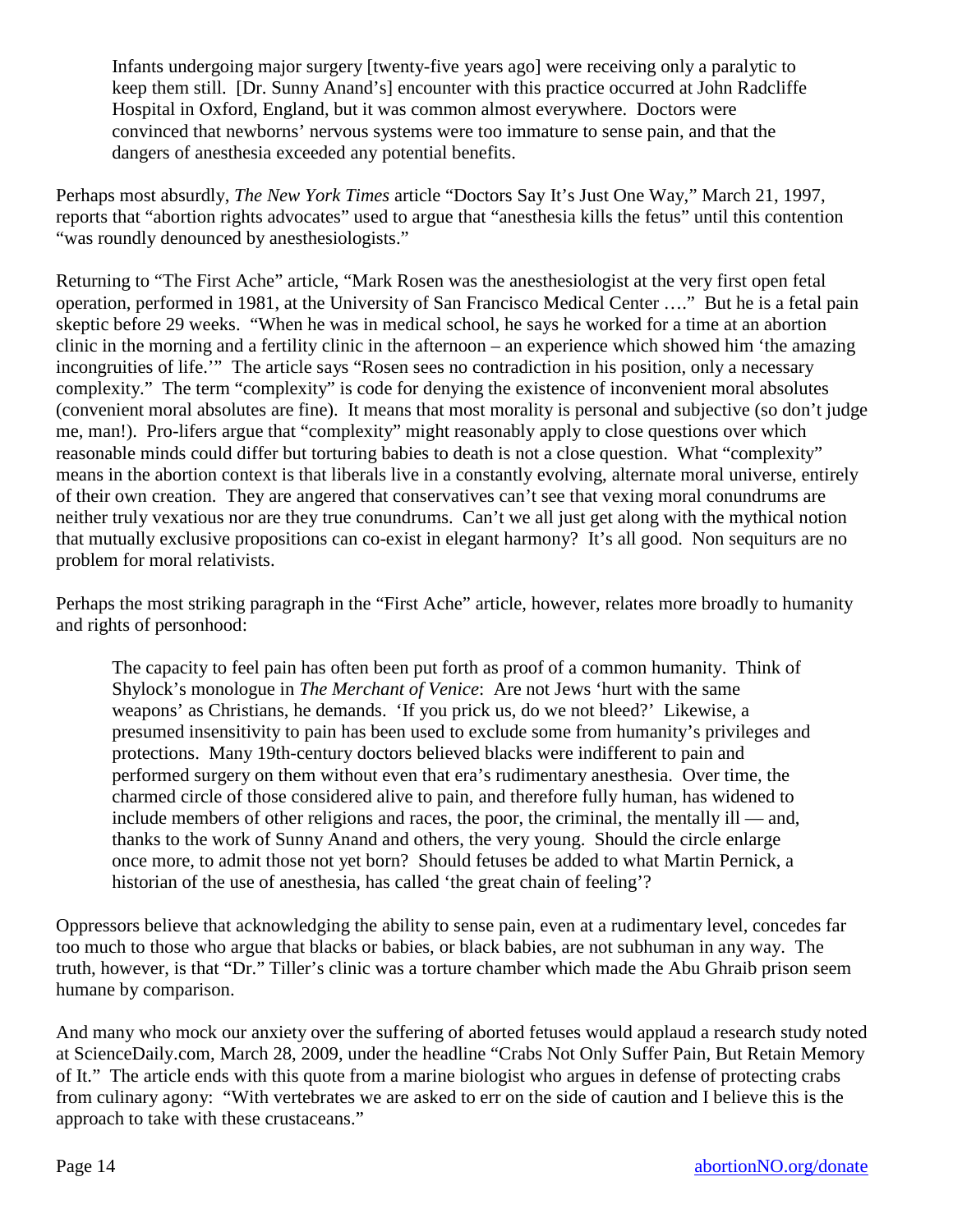## AS DO PRO-LIFERS, M.L. KING INVOKED THE HOLOCAUST

Then there was Kathy Kattenburg, at TheModerateVoice.com, "On abortion …," June 1, 2009, who railed against pro-lifers for "harassing women" by "employing highly divisive (and factually inaccurate) historic parallels (the Holocaust, slavery)" and for using "inflammatory language" which turns "abortion into an elemental issue of good and evil." If that is the "moderate voice," I would hate to hear the extremist voices. But we are simply following the tradition of mainstream reformers such as Martin Luther King who invoked slavery and the Holocaust to condemn the injustice against which he fought. The January 21, 2008 issue of the *Los Angeles Times* published a column by Marcus Rediker, author of "The Slave Ship, A Human History." Titled "Atonement for the slave trade," the essay said this about Holocaust imagery:

In 1965, the Rev. Martin Luther King, Jr. delivered a speech on Human Rights Day in New York. \* \* \*

He addressed 'one of the darkest pages of our history,' – our participation 'in the infamous African slave trade.'

\* \* \*

He emphasized the scale of suffering and linked it to other human catastrophes: 'Millions suffered agonizing death in the middle passage in a holocaust reminiscent of the Nazi slaughter of Jews ….'

Sure, the Klan was beating black people to their knees for trying to register to vote but today's more sophisticated racists might rationalize such brutality as one of those "amazing incongruities of life." After all, they might ask, aren't racial justice issues better understood as matters of "complexity" than as questions of good and evil?

## ANGRY M.L. KING'S PROVOCATIVE RHETORIC

But the foregoing quotes don't include Dr. King's most "inflammatory language." WashingtonPost.com ran an E.J. Dionne column titled "Another Angry Black Preacher," March 21, 2008, which noted the similarities between the fiery rhetoric of Mr. Obama's former pastor, Jeremiah Wright, and that of Martin Luther King. On February 4, 1968, at Atlanta's Ebenezer Baptist Church, Dr. King said of the Vietnam War:

'God didn't call America to engage in a senseless, unjust war …. And we are criminals in that war. We've committed more war crimes almost than any nation in the world, and I'm going to continue to say it. And we won't stop it because of our pride and our arrogance as a nation. But God has a way of even putting nations in their place.'

This combative tone was nothing new for the great civil rights leader. On December 5, 1955, in Montgomery, AL, he said of the legendary bus boycott, "Not only are we using the tools of persuasion, but we've come to see that we've got to use the tools of coercion." On April 7, at the Dexter Avenue Baptist Church in Montgomery, he said, "Freedom only comes through persistent revolt, through persistent agitation, through persistently rising up against the system of evil." On May 17, 1963, in Washington, D.C., he said, "Both political parties have betrayed the cause of justice. The Democrats have betrayed it by capitulating to the prejudices and undemocratic practices of the southern Dixiecrats. The Republicans have betrayed it by capitulating to the blatant hypocrisy of right wing, reactionary northerners."

On June 23, 1963, in Detroit, MI, he said, "We want *all* of our rights, we want them *here*, and we want them *now*." He added, "The Negro of America is saying he's determined to be free and he is militant enough to stand up." Then he closed with, **"**We've been pushed around so long; we've been the victims of lynching mobs so long; we've been the victims of economic injustice so long—still the last hired and the first fired all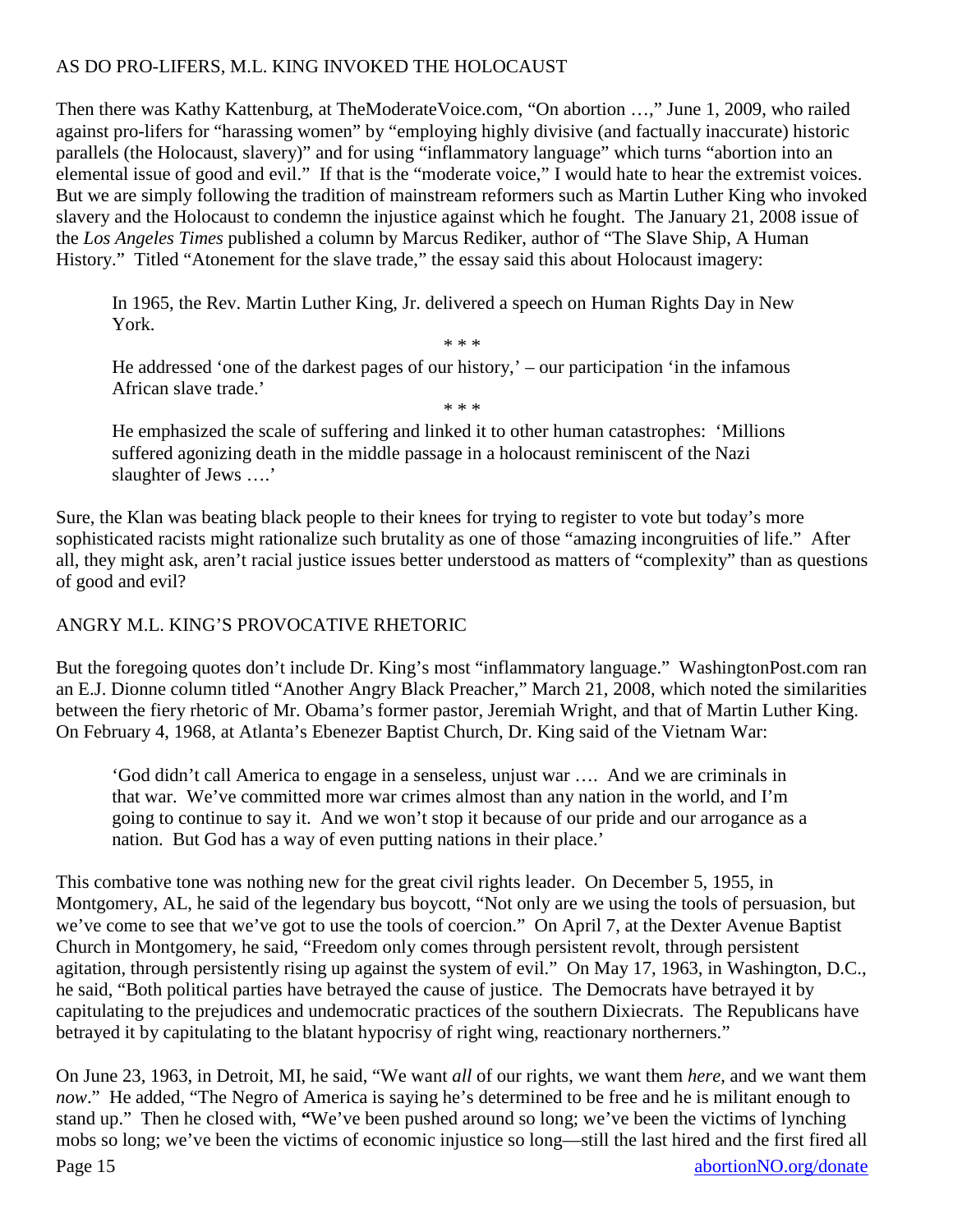over this nation." On September 18, 1963, at the funeral for four little girls killed in the Birmingham, AL, 16<sup>th</sup> Street Baptist Church bombing, he said of the deceased, "They have something to say to every politician who has fed his constituents with the stale bread of hatred and the spoiled meat of racism." By this he meant, "They say to us that we must be concerned not merely about who murdered them, but about the system, the way of life, the philosophy which produced the murderers." On December 10, 1964, while accepting the Nobel Peace Prize, he said:

I am mindful that only yesterday in Birmingham, Alabama, our children, crying out for brotherhood, were answered with fire hoses, snarling dogs and even death. I am mindful that only yesterday in Philadelphia, Mississippi, young people seeking to secure the right to vote were brutalized and murdered. And only yesterday more than 40 houses of worship in the State of Mississippi alone were bombed or burned because they offered a sanctuary to those who would not accept segregation.

He ended his acceptance speech by noting that "I am mindful that debilitating and grinding poverty afflicts my people and chains them to the lowest rung of the economic ladder." Then on March 25, 1965, in Birmingham, AL, he said:

When will Martin Luther King, SCLC, SNCC, and all of these civil rights agitators and all of the white clergymen and labor leaders and students and others get out of our community and let Alabama return to normalcy?

But I have a message that I would like to leave with Alabama this evening. That is exactly what we don't want, and we will not allow it to happen, for we know that it was normalcy in Marion that led to the brutal murder of Jimmy Lee Jackson. It was normalcy in Birmingham that led to the murder on Sunday morning of four beautiful, unoffending, innocent girls. It was normalcy on Highway 80 that led state troopers to use tear gas and horses and billy clubs against unarmed human beings who were simply marching for justice. It was normalcy by a cafe in Selma, Alabama, that led to the brutal beating of Reverend James Reeb.

It is normalcy all over our country which leaves the Negro perishing on a lonely island of poverty in the midst of a vast ocean of material prosperity. It is normalcy all over Alabama that prevents the Negro from becoming a registered voter. No, we will not allow Alabama to return to normalcy.

On April 3, 1968, at the Mason Temple in Memphis, TN, he said:

That's always the problem with a little violence. You know what happened the other day, and the press dealt only with the window-breaking. I read the articles. They very seldom got around to mentioning the fact that one thousand, three hundred sanitation workers were on strike, and that Memphis is not being fair to them, and that Mayor Loeb is in dire need of a doctor.

These words stoked the fires of black indignation but perhaps his hottest invective came during his most famous remarks, penned in his "Letter From The Birmingham Jail":

I doubt that you would so quickly commend the policemen if you were to observe their ugly and inhumane treatment of Negroes here in the city jail; if you were to watch them push and curse old Negro women and young Negro girls; if you were to see them slap and kick old Negro men and young boys; if you were to observe them, as they did on two occasions,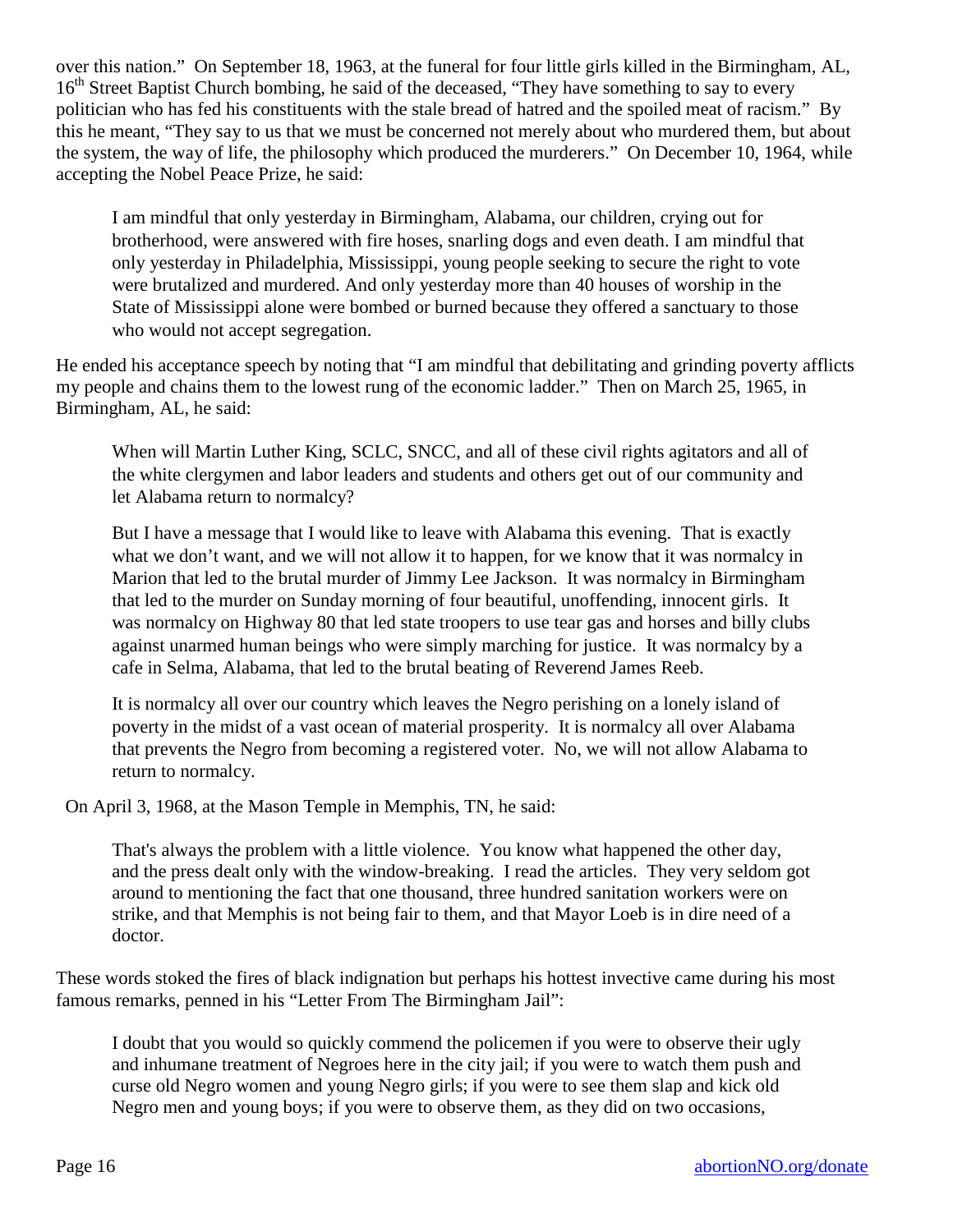refuse to give us food because we wanted to sing our grace together. I cannot join you in your praise of the Birmingham police department.

Dr. King criticized police brutality and the Black Panthers went out and killed cops for being "brutal." Was Dr. King to blame for the Panthers' attacks on the police? Of course not but it seemed that the harder he worked for peace, the more harshly Dr. King was blamed for violence. In another part of his "Letter From The Birmingham Jail," he said to the white clergymen who had publicly demanded that he shut up and get out of town:

In your statement you assert that our actions, even though peaceful, must be condemned because they precipitate violence. But is this a logical assertion? Isn't this like condemning a robbed man because his possession of money precipitated the evil act of robbery? ...[W]e must come to see that ... it is wrong to urge an individual to cease his efforts to gain his basic constitutional rights because the quest may precipitate violence.

Then, *The Everything Martin Luther King, Jr. Book*, McElrath & Andrews, Everything Books (2008), reports that despite everything Dr. King did to stop the rioting which broke out during his 1966 Chicago civil rights campaigns, Mayor Richard Daley "blamed King for the rioting" anyway. The authors add that even the city's black leaders "… had press conferences and urged Dr. King to leave Chicago, saying there is no place for you here." Ironically, later that year, a group of local black housing activists were attacked during a protest in Cicero, IL, and "Unconstrained by Dr. King and the SCLC [Southern Christian Leadership Conference] the group responds with violence" [pbs.org/wgbh/amex/eyesontheprize]. Dr. King proved himself to be an indispensible peacemaker because his absence created a climate conducive to violence.

## BOGUS BLAME FOR VIOLENCE NOTHING NEW

There is, of course, nothing new in oppressive elites attempting to mute reformers by making false accusations that their criticisms operate as incitements to riot, mayhem and murder. *National Review*, May 29, 1995, reported a story titled "Exploiting Oklahoma …," which stated:

Timothy McVeigh was … inspired by the anti-government rhetoric of Republican politicians like Newt Gingrich, conservative leaders like William Bennett, and talk-radio performers like Rush Limbaugh. Thus, Michael Lind of the *Washington Post* theorized that conservative leaders such as Mr. Bennett, William Buckley, Jr. and Dan Quayle 'had helped to legitimate the world-view of the Oklahoma bombers' by among other things, 'promulgating the inflammatory myth of an anti-religious, anti-family, tax-devouring government, guilty of mass murder on a scale that dwarfs that of Hitler and Stalin,' and 'feebly condemning antiabortion zealots,' including those guilty of murder.

Frank Rich, writing for *The New York Time*s, June 13, 2009, in a column titled "The Obama Haters …," accuses former Reagan defense official Frank Gaffney of inviting the assassination of Mr. Obama by criticizing his policies as regards Islamist charities, some of which have sponsored terrorist activity. Mr. Rich attempts to shut Mr. Gaffney up by asserting:

If this isn't a handy rationalization for another lone nutjob to take the law into his own hands against a supposed terrorism supporter, what is? Any such nutjob can easily grab a weapon. Gun enthusiasts have been on a shopping spree since the election, with some areas of our country reporting percentage sales increases in the mid-to-high double digits, recession be damned.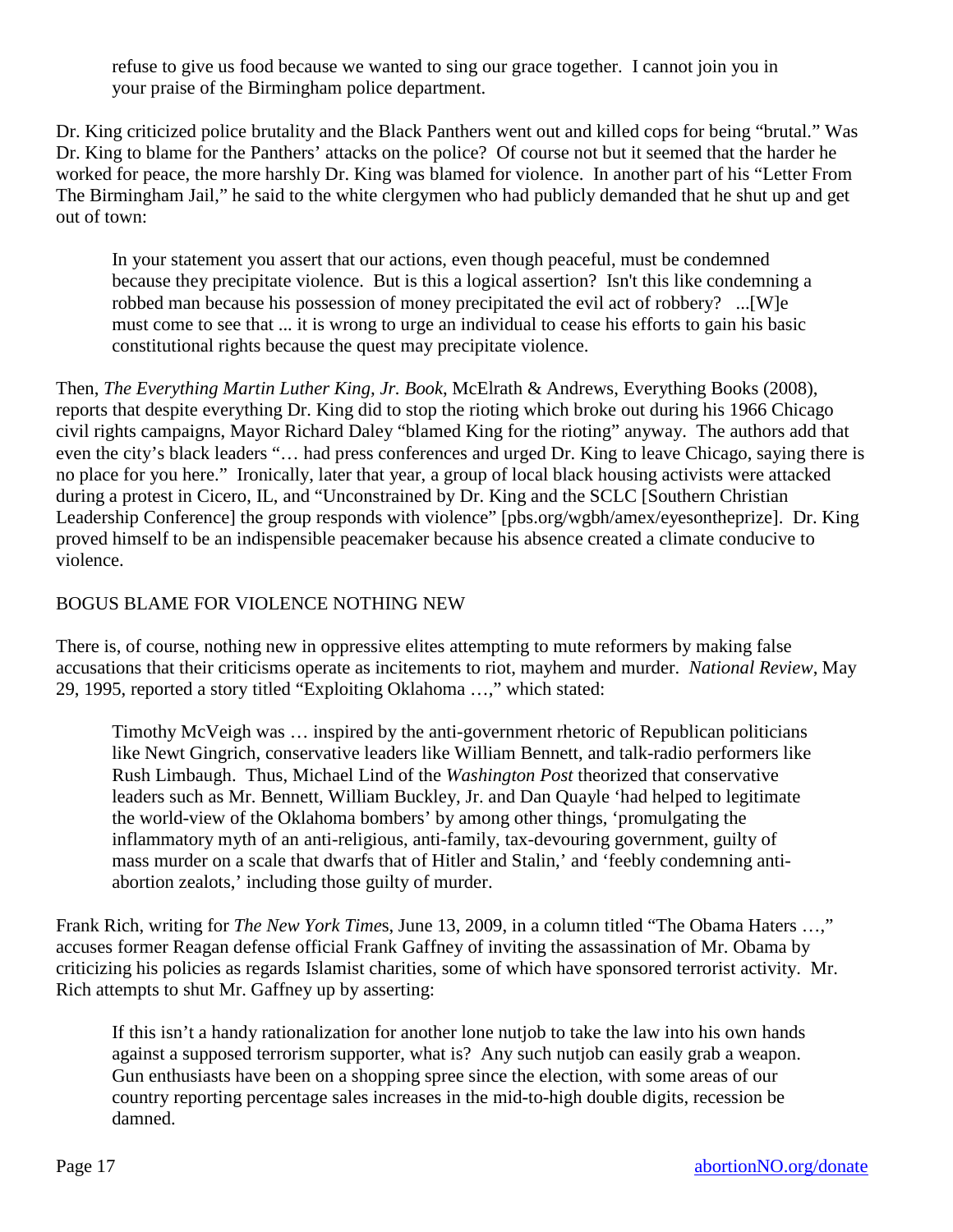The narcissistic snobs who inhabit the far Left despise criticism and seek to silence anyone who dares offer it. Mr. Rich is so over the top that he also rages against the "homicide-saturated vituperation" of talk show host Glenn Beck and his "Holocaust analogies" which "liken Obama's policy on stem-cell research to eugenics that led to the 'final solution' and the quest for a 'master race.'"

Then there is CIA chief Leon Panetta, far-Left former California congressman and Clinton White House Chief of Staff. When former Vice President Dick Cheney criticized Mr. Obama for weakening America's defenses by reversing Bush Administration anti-terrorism policies, Mr. Panetta intimated that it was the Cheney criticisms, not the Obama policies, which were encouraging terror attacks. Reuters reported a story headlined "CIA chief believes Cheney almost wants US attacked," June 14, 2009, which quoted Mr. Panetta as denouncing Mr. Cheney's criticisms as "dangerous politics."

Even former Supreme Court justices play this disingenuous game. *The Fort Worth Star-Telegram*, November 16, 2006, published an editorial headlined "Sitting ducks on the bench." Ms. Sandra Day O'Connor, whose liberal jurisprudence has drawn justifiable criticism from political conservatives, now complains that scolding errant judges is irresponsible because it encourages violence against them. The editorial said that Ms. O'Connor "has crossed the country warning that 'spurious' attacks on the judiciary – by politicians and other talking heads – threatens judges doing their jobs …." The editors added that "When federal appellate Judge Danny Boggs said at a Friday legal conference … that physical assaults aimed at judges have come mainly from 'the deranged,' O'Connor underscored the safety concerns."

And, of course, liberals reflexively accused conservatives of responsibility for the lethal attack on the Holocaust Museum in Washington, D.C. Bobby Eberle, at GOPUSA.com, June 11, 2009, posted a story titled "Apparently … Not All 'Crazies' are Created Equal," in which he noted a NewsBusters.com post:

Salon.com Editor-in-Chief Joan Walsh, on Wednesday night's 'Hardball,' cited 'conservatives like Rush Limbaugh, Michelle Malkin and Bill O'Reilly for "whipping up" a climate that sparks the likes of alleged Holocaust Museum shooter James Von Brunn.' Walsh went on to say: 'There is a very disturbing and disturbed element of political discourse. And I would throw in Rush Limbaugh. Not blaming him [yes, you are] but when you say that our President is more dangerous than al Qaeda you've gone off into crazy nut job land. You are off the charts crazy. And you are, you are whipping people up.'

DailyPress.com, however, carried a Hampton, VA, interview with Mr. Obama's former pastor, "Rev." Jeremiah Wright, headlined "Wright says 'Jews' are keeping him from President Obama," in which "Rev." Wright not only accused "Jews" of blocking his access to his former parishioner, but of crimes against humanity. "Ethnic cleansing is going on in Gaza," he alleged. Could "Rev." Wright's "off the charts crazy" accusations against Israel have also "whipped up" white supremacists like Mr. Von Brunn? And if Mr. Von Brunn is a white supremacist because he says whites are superior to other races, could Judge Sonia Sotomayor, Mr. Obama's first Supreme Court nominee, be a Latina supremacist because she says a "Latina woman" is a more likely to be a capable judge than a "white male"?

Some may argue that the pivotal difference is Mr. Von Brunn's demonstrated propensity for violence, but abortion is an act of violence which kills a baby and according to OneNewsNow.com, June 11, 2009, in a story headlined "Sotomayor: Never thought about rights of unborn," Senator Jim DeMint (R-SC) says that "When I asked [Judge Sotomayor] if an unborn child has any rights whatsoever, I was surprised that she said she had never thought about it…." If she thinks so little of the rights of the preborn that she has never considered the possibility that they have any, she could, if confirmed, end up being responsible for the killing of innocents in far greater numbers than Mr. Von Brunn and, perhaps, even more than the total number of victims memorialized at the museum assaulted by Mr. Von Brunn.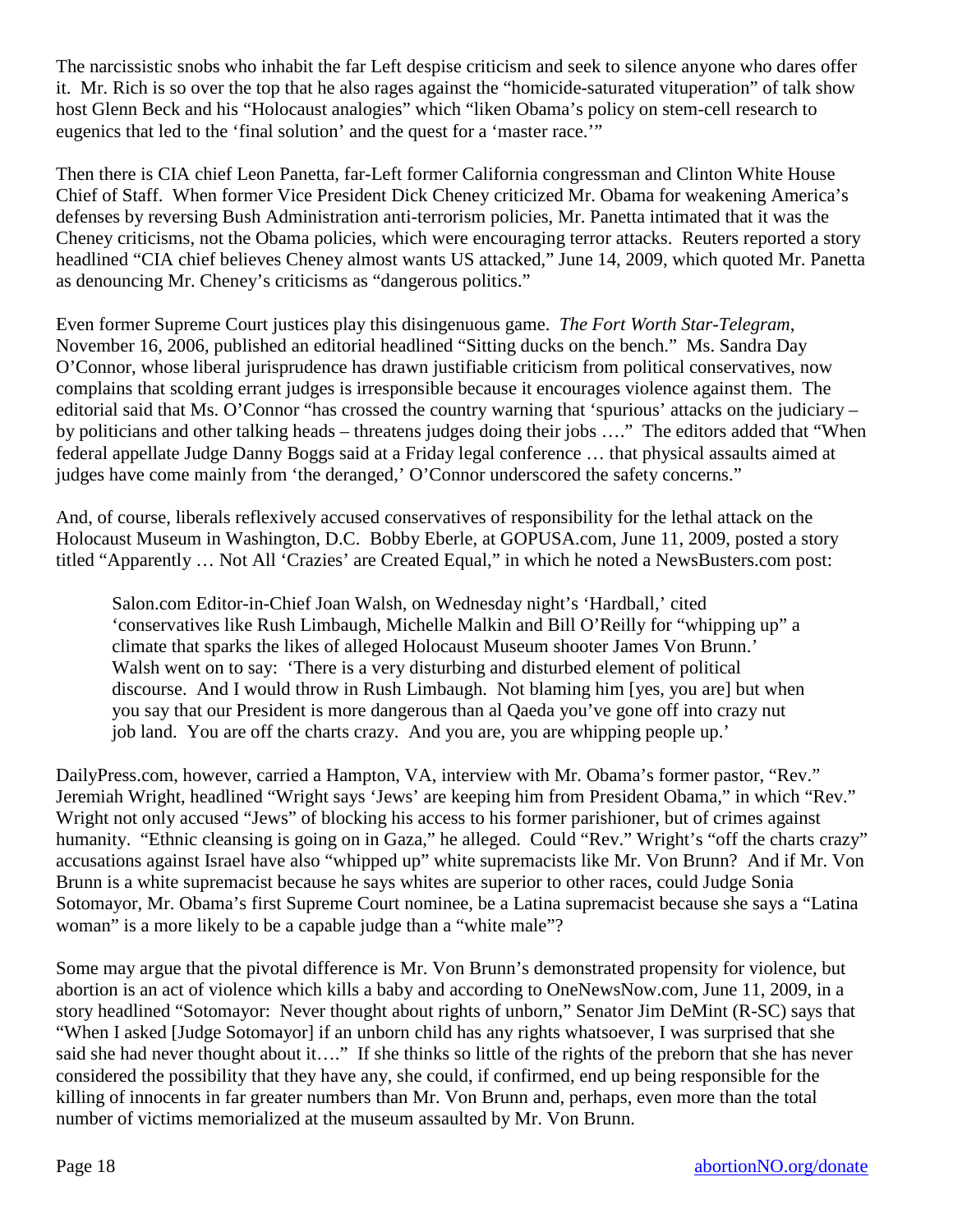Yet, Bonnie Erbe, of USNews.com, said in "… All Pro-Life Extremists Are to Blame," June 1, 2009, that anyone who calls abortion "baby-killing" is responsible for "Dr." Tiller's murder. But in 2001, "Dr." Tiller produced a video titled "Philosophies and Techniques of Late-term Abortion Services at Women's Health Care Services" in which he appeared, ironically, seated in front of a fire (blazing cheerfully in a cozy fireplace) and refers to his victims using the words "unborn child." Ten years earlier, he sent out a "Dear Colleague" letter soliciting referral business from real physicians. In this mailing, he explained that his "patients are encouraged to speak directly to their *baby* if they wish and finally to say 'good-bye'" [emphasis added]. Ms. Erbe may also be unaware that, as noted above, Supreme Court Justice Anthony Kennedy, an unswerving supporter of *Roe v. Wade*, said in the *Gonzalez* case that heart attack poisons, of the sort "Dr." Tiller injected, "killed" the fetus. So if "Dr." Tiller called his victims "baby" and Justice Kennedy said "Dr." Tiller's abortion methods "killed" them, how can it be "inflammatory" to call "Dr." Tiller a "baby-killer"? Is this like the hypocrisy of racial slurs only being acceptable when uttered by members of the race demeaned by the slurs?

## CALL THE POLICE

How gruesome were "Dr." Tiller's late-term abortions? The Boston.com article cited above ("Shots assist in aborting fetuses") quotes abortionist Mark Nichols, professor of obstetrics and gynecology at Oregon Health & Science University, who is so concerned about legal liability for the abortionists who work for him that "Medical students and nursing students are no longer invited to watch later-term abortions, for fear one might misinterpret the procedure and lodge a criminal complaint." Please go back and reread that sentence. This abortionist is afraid that a medical student who is permitted to watch him and his staff killing late-term babies would be so horrified they might call the police! "Misinterpret the procedure"? I would say anyone who sees a baby being tortured to death and calls the police is "interpreting the procedure" perfectly accurately. To get a better idea why that prospect so frightens him, consider the following first-person account of the same kinds of abortions "Dr." Tiller routinely performed.

One of "Dr." Tiller's baby-killing business partners at the clinic in Wichita was the infamous LeRoy Carhart, the principal litigant in the U.S. Supreme Court case of *Stenberg v. Carhart*. That case involved "Dr." Carhart's right to perform partial-birth abortions, and transcripts of his testimony report his bland description of the D&E abortion process by which he ripped off the arms and legs of late-term fetuses. He speaks, for instance, of how he will "dismember the shoulder or hip ...." The attorney by whom he is being questioned then asks: "In that situation, when you pull on the arm and remove it, is the fetus still alive?" "Dr." Carhart answers: "Yes." He adds: "I know that the fetus is alive during the process most of the time because I can see fetal heartbeat on the ultrasound." Are we really being too critical of these men?

In USNews.com, June 1, 2009, "George Tiller Murder …" Dan Gilgoff quotes People for the American Way president Michael B. Keegan as charging that "Those who have inflamed emotions and dehumanized their opponents around the issue of abortion should take pause before they continue such dangerous rhetoric." "Dehumanized their opponents"? They are doing a pretty good job of "dehumanizing" themselves!

Of course "Dr." Nichols would be afraid his students would call the police if they watched a late-term baby on an ultrasound monitor as he/she thrashes around in the death throes of a heart attack. In fact, Warren Hern, another late-term abortionist, on his website drhern.com, describes the process by which he "stops the fetal heart" and assures his patients, whom he says are "awake during this procedure," that "the woman does not observe the fetus on the ultrasound in this process." Abortionists go to considerable lengths to shield mothers from the horror of their decision. In his book *Abortion Practice*, "Dr." Hern also says that "… waiting patients should not be subjected to the sounds of the operating room." He goes so far as to recommend that the "dividing wall should be insulated to make it soundproof."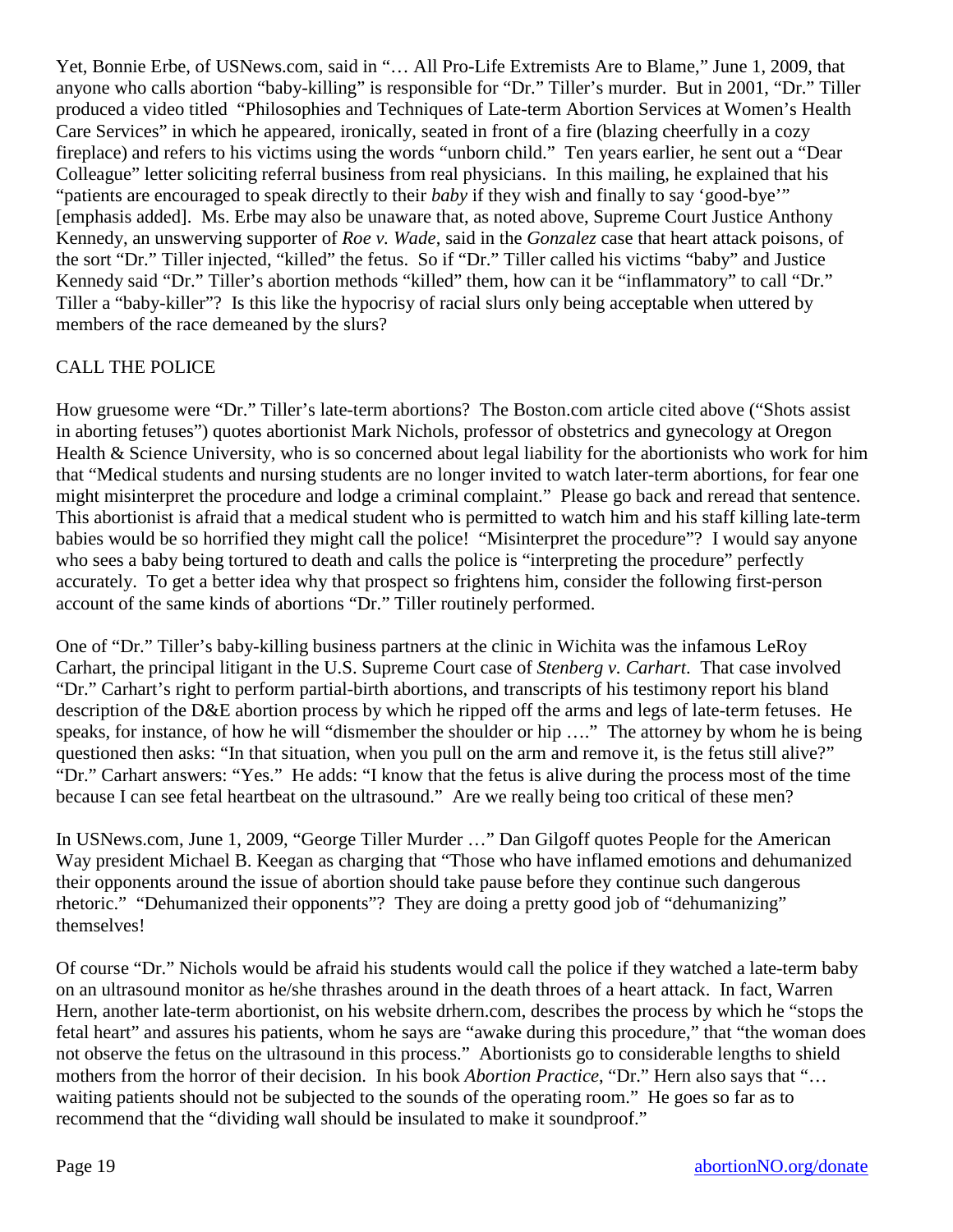Late-term abortionist Richard Hausknecht says (*New York Times*, "Doctors Say It's Just One Way): "Any procedure at this stage is pretty gruesome." He also says: "When I did second-trimester abortions … when I'd get home, my wife would say, 'You did one today, didn't you.' It would be all over my face." How does it "dehumanize" someone who kills babies to call them baby-killers? Of course "Dr." Nichols is concerned that his students might call the police if they saw him do to a baby what Brenda Pratt Shafer, RN, described in testimony she gave before the Subcommittee on the Constitution, Committee on the Judiciary, U.S. House of Representatives, on March 21, 1996. She detailed an "intact D&E" (partial-birth) abortion on a baby at 26 and ½ weeks, which is just a little younger than the average age of the late-term babies "Dr." Tiller killed:

Dr. Haskell brought the ultrasound in and hooked it up so that he could see the baby. On the ultrasound screen, I could see the heart beating. As Dr. Haskell watched the baby on the ultrasound screen, the baby's heartbeat was clearly visible on the ultrasound screen.

Dr. Haskell went in with forceps and grabbed the baby's legs and pulled them down into the birth canal. Then he delivered the baby's body and the arms-- everything but the head. The doctor kept the baby's head just inside the uterus.

The baby's little fingers were clasping and unclasping, and his feet were kicking. Then the doctor stuck the scissors through the back of his head, and the baby's arms jerked out in a flinch, a startle reaction, like a baby does when he thinks that he might fall.

The doctor opened up the scissors, stuck a high-powered suction tube into the opening and sucked the baby's brains out. Now the baby was completely limp. I was really completely unprepared for what I was seeing. I almost threw up as I watched the doctor do these things.

APnews.myway.com, "Suspect in abortion doctor death …," June 6, 2009, quotes Nancy Keenan, president of abortion industry trade group NARAL-Pro-Choice America, saying "… I think it is imperative for antichoice groups to tone down that rhetoric …." She apparently believes that if she can shut us up, she can minimize the criticism of "doctors" who hold in their hands babies whose fingers are "clasping and unclasping" and whose feet are "kicking," while scissors are plunged into their heads. Good luck with that.

## NO SHORTGE OF BABY-KILLERS

Despite the Tiller family's announcement that they will not reopen "Dr." Tiller's clinic, "Dr." Carhart has been quoted ("Abortion fatigue," *Los Angeles Times*, June 10, 2009) as declaring that "I am currently exploring every option to be able to continue to make second- and … third-term abortions available." Killing babies has become an industry. Like all businesses, it is governed by the laws of supply and demand. Killing abortionists doesn't influence the demand for abortions. It may not even influence the supply of abortionists. Slate.com reports that there are already 12 states in which abortions may be performed by personnel who are not licensed physicians. For every doctor who gets shot, there may be ten feminist nurses who are more passionately motivated than any doctor and quite keen to step in and take over. And as the numbers of abortion doctors dwindle, the political pressure to permit nurses to do the killing will only grow, especially as abortion increasingly becomes a social service which involves prescribing pills. Dispensing feticidal poisons requires little or no surgical training or skill. As I say in an article on [www.abortionNO.org,](http://www.abortionno.org/) shooting abortionists isn't just immoral; it is stupid.

#### FROM CONTEMPT TO SYMPATHY

Page 20 [abortionNO.org/donate](http://www.abortionno.org/donate) "Dr." Tiller's tragic murder was especially stupid. "Dr." Tiller's alleged murderer turned him into a sympathetic victim, if not an heroic martyr, by gunning him down on a Sunday morning, in a church, where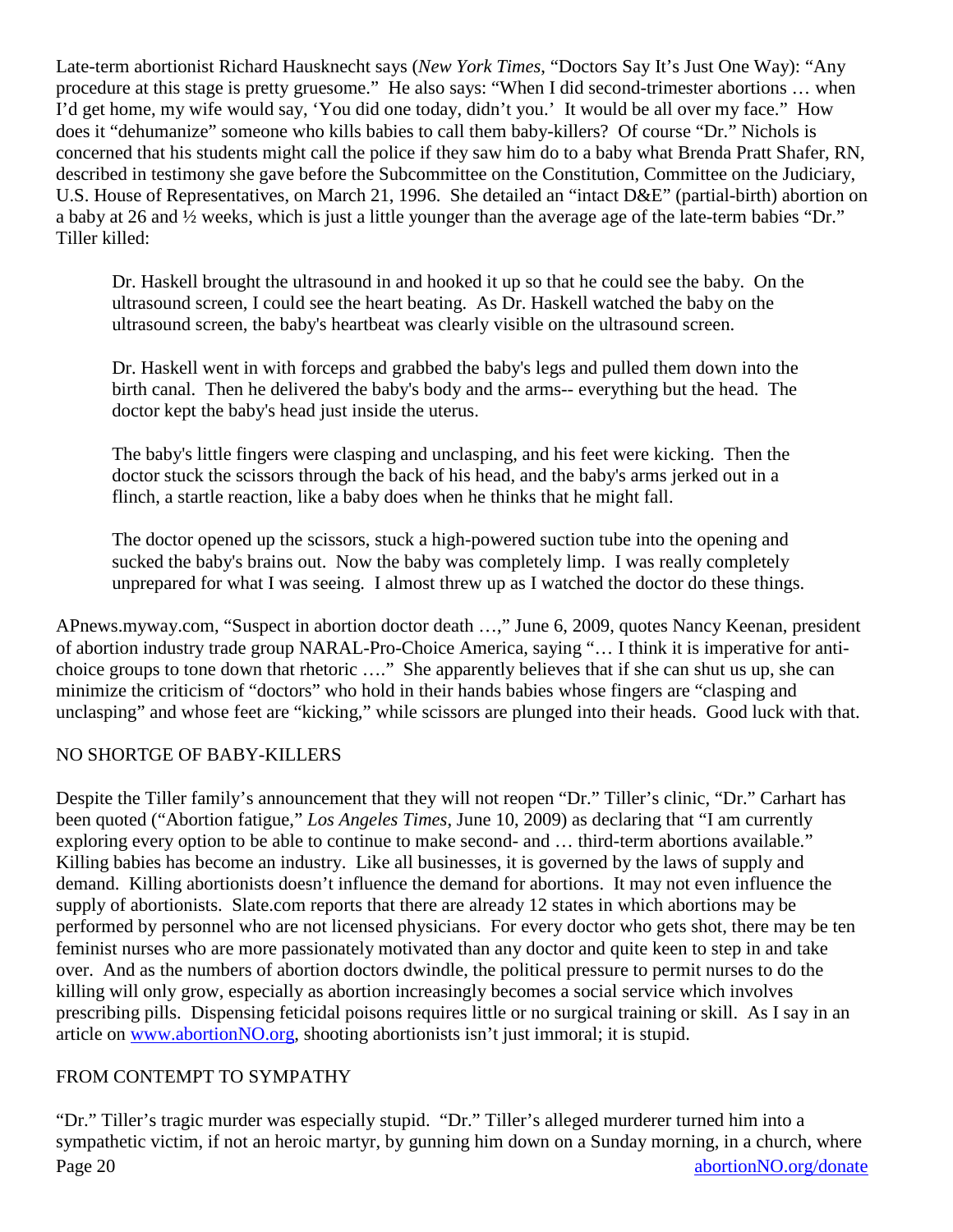he was acting as an usher and his wife was preparing to sing in the choir. Many readers will now see visions of angels bearing him up to his eternal reward instead of demons dragging him down to eternal damnation. Virtually no one will know that for killing full-term, healthy babies, he was excommunicated from a Lutheran Church – Missouri Synod congregation – or that he then sought respectability in a proabortion Evangelical Lutheran Church of America congregation ("Ex-Abortionist recalls Tiller," WashingtonTimes.com, June 11, 2009), which accepted hundreds of thousands of dollars in blood money from him to finance the construction of their new "worship" center. Neither will they know that his new "church" was so pro-abortion that it was also home to significant numbers of people who had worked at "Dr." Tiller's killing center. "Dr." Tiller's pastor called his place of death "a holy place," a sanctuary which was supposed to be a "place of safety." Tragically, it proved to be no more safe for "Dr." Tiller than his clinic was for the 60,000 preborn and nearly-born children he killed there.

But who is really responsible for "Dr." Tiller's murder? *The New York Times*, June 3, 2009, in a story headlined "Suspect in Doctor's Killing is Tied to Vandalism Case," reports that law enforcement personnel were aware that someone resembling Scott Roeder had been observed attempting to vandalize an area abortion clinic. The article also said that "Mr. Roeder served time in prison in 1996 and 1997 after being found guilty for having bomb-making equipment in his car." Explosives have been used in the past to kill abortion providers. The article also reports that "Family members have said Mr. Roeder suffered from mental illness." In fact, NYDailyNews.com, June 2, 2009, in a story called "Suspect in George Tiller murder is crazy, ex-wife says," reports that "The ex-wife of 51-year-old Scott Roeder said while he never thought of himself as mentally ill, 'everyone else did.'"

Then *The New York Times* article says that the "Leawood [KS, Police Department] and other law enforcement agencies in the area did not regard Mr. Roeder as someone who was dangerous. 'He wasn't someone we were following,' Sergeant [Brad] Robbins said." How could it be that someone who was widely known to be "obsessed with abortion" and who was regarded to be "crazy" by those closest to him and who had spent years in prison for possession of bomb-making paraphernalia and who was suspected of recently vandalizing an area abortion clinic wasn't being "followed" as someone "dangerous"? The press has also reported that Mr. Roeder was known to be attending services at "Dr." Tiller's church. Why wasn't "Dr." Tiller's preacher warned? Many churches routinely hire off-duty police officers to provide armed security for Sunday services. With America's most notorious abortionist in attendance every Sunday, why didn't "Dr." Tiller's church do the same? Why didn't "Dr." Tiller himself employ a bodyguard when regularly appearing in the same public place, Sunday after Sunday? With the fortune he amassed killing babies, he could certainly afford the expense. Accusing pro-lifers of complicity in "Dr." Tiller's death because they told the truth about abortion seems like an attempt to obscure the arguable negligence of law enforcement, "Dr." Tiller's church and perhaps "Dr." Tiller himself.

## **CONVERSIONS**

Jill Stanek's website recently posted quotes from a series of news articles on the phenomenally implausible conversion of Serbian abortionist Stojan Adasevic. He has performed so many "terminations" that he can only estimate the number, but it may have been as high as 62,000, even more than "Dr." Tiller. The anti-life ethic is so strong in Serbia that Dr. Adasevic's own mother tried and failed to abort him. She apparently decided against infanticide, which also remains legal in Serbia to this day. As with Dr. Bernard Nathanson, it was the invention of ultrasound which finally awakened his conscience. He began to have nightmares and then one day he pulled a beating heart from a pregnant woman's womb. He said, "The world turned dark around him." He was finally jarred out of his daze by a nurse who warned him that his patient was about to bleed to death. He never performed another abortion and suffered terrible persecution for this refusal. But he never wavered and eventually became an aggressive and persuasive pro-life advocate.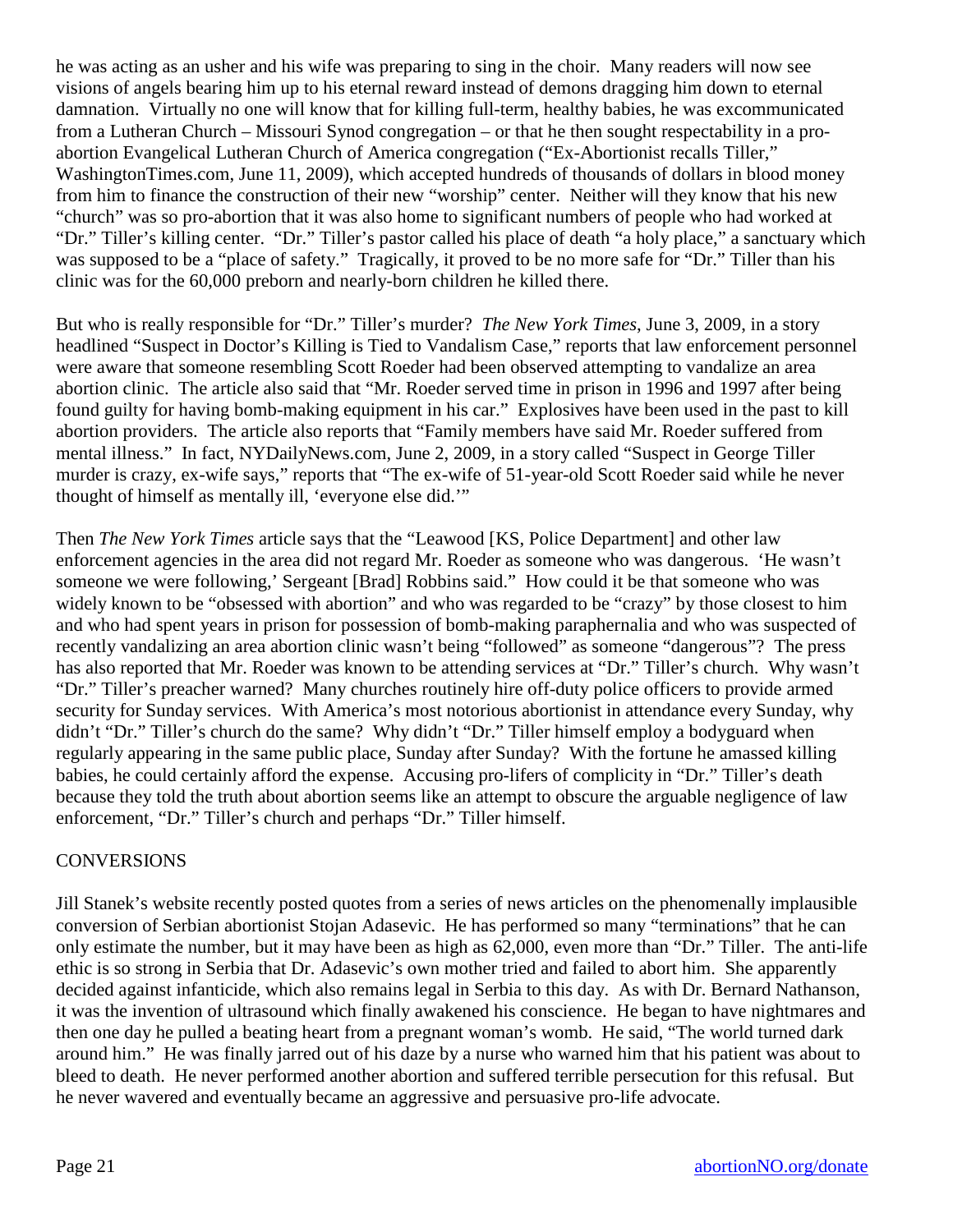Jesus could have been speaking of George Tiller when He said in John 8:44, "You belong to your father, the devil, and you want to carry out your father's desire. He was a murderer from the beginning, not holding to the truth, for there was no truth in him. When he lies, he speaks his native language, for he is a liar and the father of lies." In John 10:10, Jesus taught that the enemy of our souls comes to "steal and to kill and to destroy." That is precisely what he did through his earnest agent, "Dr." Tiller, a man who converted his license to heal into a license to kill. But his murder was, nonetheless, a sin and we must pray for his family, despite their misguided support for his depraved enterprise. Pray also for Scott Roeder and his family. Without passing on his ultimate culpability, I believe that Mr. Roeder is not well mentally and his family certainly doesn't deserve this burden. CBR does not believe in the death penalty but whether Mr. Roeder does or does not meet the legal test for innocence by reason of insanity, we certainly pray that he finds peace with God but is never again permitted to roam free.

Had his life not been cut short, might George Tiller have finally allowed his own heart to be softened? We will now never know. Scott Roeder may have thwarted God's ultimate will for George Tiller's life, just as surely as George Tiller thwarted God's will for the lives of tens of thousands of preborn children. Ironically, Mr. Roeder has done our movement so much damage that he may actually end up being responsible for more deaths of more children than the man he murdered.

The AP carried a story on June 1, 2009, headlined "Defendant in doc's killing railed against abortion," which said that Dave Leach, publisher of an Iowa magazine called *Prayer and Action News,* believes that killing abortionists is "justifiable homicide" and that Mr. Roeder "will be a hero to the thousands of babies who will not be slain because Scott sacrificed everything for them." Not even close, Mr. Leach.

Reuters.com, in a story headlined "Threats, violence seen eroding U.S. abortion rights," June 14, 2009, makes clear that the abortion industry is using "Dr." Tiller's stupid, immoral murder to drive changes in the law which will roll back imperfect but significant gains in limiting access to abortion. Mr. Roeder has made possible the scare-mongering rhetoric we are likely to see in many future abortion industry lobbying letters:

'The violence and threats, combined with legislated restrictions in various states, are frightening providers and hindering women,' said Dionne Scott, spokeswoman for the Center for Reproductive Rights. 'The legal restrictions, the violence and the intimidation are making it more difficult for providers to give the service to women,' she said. 'The right is being eroded.'

Scott Roeder is a baby-killer.

"… 'As surely as I live,' declares the Sovereign Lord, 'I take no pleasure in the death of the wicked, but rather that they turn from their ways and live.'" Ezekiel 33:11.

## EPILOGUE

## WHY KILLING ABORTIONISTS IS IMMORAL AND STUPID

In formulating a policy which forbids the use of CBR's copyrighted materials by those who refuse to condemn abortion-related violence and or refuse to disassociate themselves from those who refuse to condemn abortion-related violence, we define "violence" to mean physical assaults against the persons or property of people who perform elective pregnancy terminations. We only make our imagery available (and we do so at no charge) to those who condemn such violence and agree to not associate themselves with others who refuse to condemn violence against abortion providers. To not knowingly "associate" means to not collaborate with such persons on anti-abortion projects, to not knowingly attend meetings or other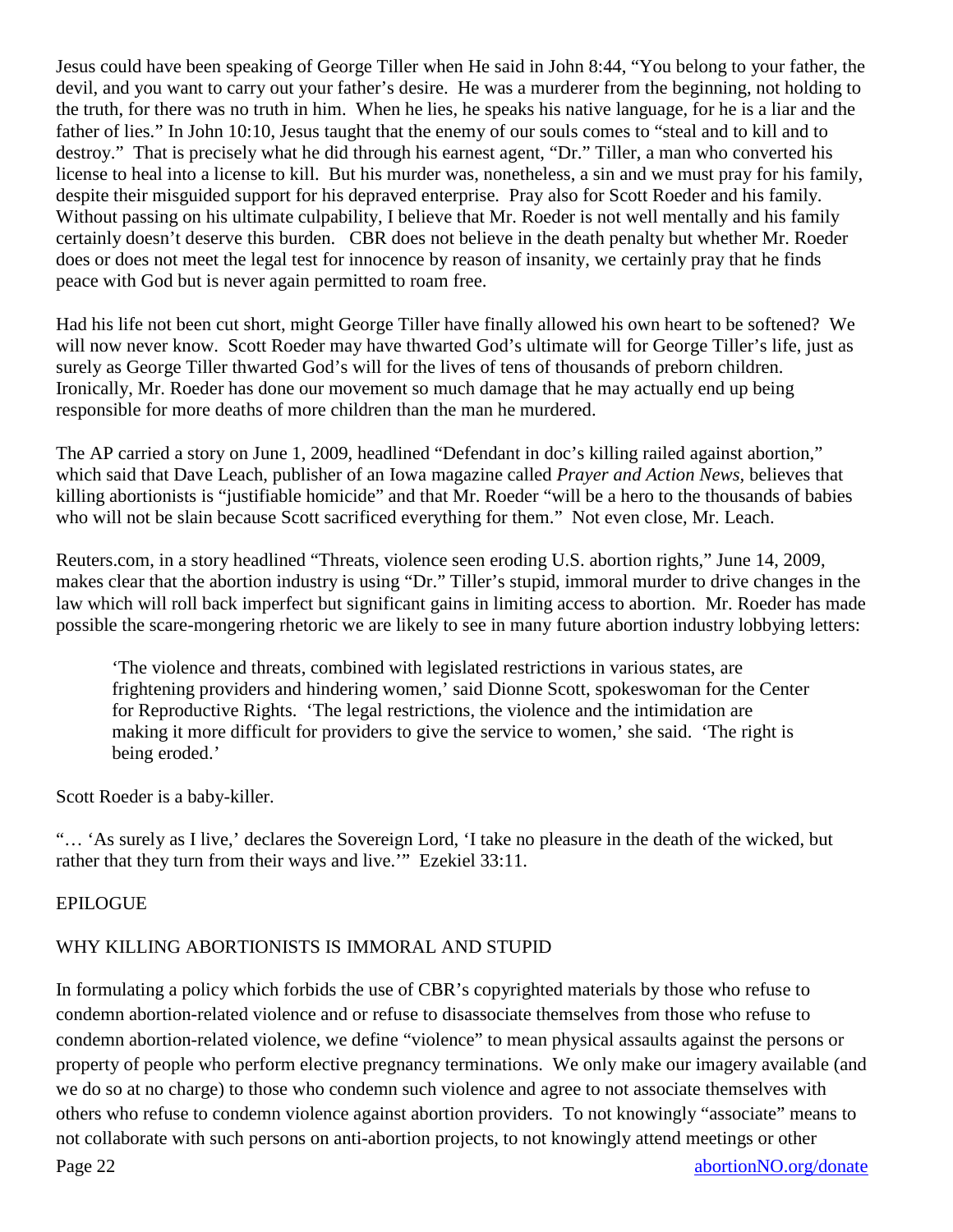events related to anti-abortion activity with such persons, to not knowingly co-sign anti-abortion documents with such persons, or engage in any anti-abortion activity with such persons.

We want people who refuse to condemn violence against abortion providers to be anathematized. We want them to be isolated from the pro-life movement they are working so hard to discredit. Allowing them to use our materials suggests approval which gives them credibility they don't deserve. There is almost NO support among anti-abortion activists for violence but because a small handful of unstable publicity hounds have eagerly made themselves available for the press to make fools of (and the rest of us with them) the public's perception of pro-life activism is that it is characterized by an undercurrent of sympathy for violence. Add this misconception to the misconception that the pro-life movement is a lost cause and it becomes much harder for legitimate pro-life organizations to recruit competent staff and fund effective projects.

Murdering abortionists doesn't even prevent the deaths of the children scheduled to die at the clinic at which the deceased abortionists worked. Every one of the women who had scheduled an abortion at these clinics is able to reschedule elsewhere. Even if none of them had rescheduled their baby's deaths, the damage done our movement has cost the lives of incalculably more babies than those few who might have been "saved" by killing abortionists. Far from driving doctors from the field, these stupid killings have been used by the abortion industry to harden the resolve of a new generation of pro-abortion medical students who refuse to be intimidated by thugs and who say they are actually MORE likely to enter the field to prove that point. And even if most doctors were dissuaded from killing babies by these terrorists, HUGE numbers of much tougher feminist nurses, nurse practitioners and physician assistants are pushing legislation which would license them to perform first trimester abortions in "underserved" parts of the country. Legislatures would start passing those bills just as soon as any real shortage of baby killing doctors began to manifest itself. According to Slate.com, there are already 12 states in which abortions can be performed by people who are not licensed physicians. Would people who kill abortionists have tried to kill them all? What about the proabortion judges and politicians and abortion industry lobbyists and non-physician abortion clinic staff? Where does the killing stop once it has begun?

Abortion is legal. Justifiable homicide is cognizable only when acting to stop an UNLAWFUL killing. Even then, no more force may lawfully be employed than is minimally necessary to end the unlawful threat to your own life or the life of another. No murderer of any abortionist has used only minimal force the threat to the life of the baby is not unlawful.

The ultimate solution to the abortion problem begins by outlawing abortion. You outlaw abortion by changing public opinion on a broad enough scale to create a political consensus in favor of reform. You change public opinion on that scale by showing the public what abortion actually looks like and turning people's stomachs until they can't stand it anymore. That is the way social reform has always succeeded. It was terrible pictures which outlawed child labor and racial injustice. Killing abortionists changes the subject and in the public's mind, makes abortionists the victims and us the villains. It turns public opinion against US, not the abortionists. How stupid is that?

Unlike social activists who have lived under tyrannical regimes such as the National Socialists in post-World I Germany, we have the means to change unjust laws by working within a governmental system which is capable of reform from below. Germany claimed to be democratic but after the rise of Hitler, the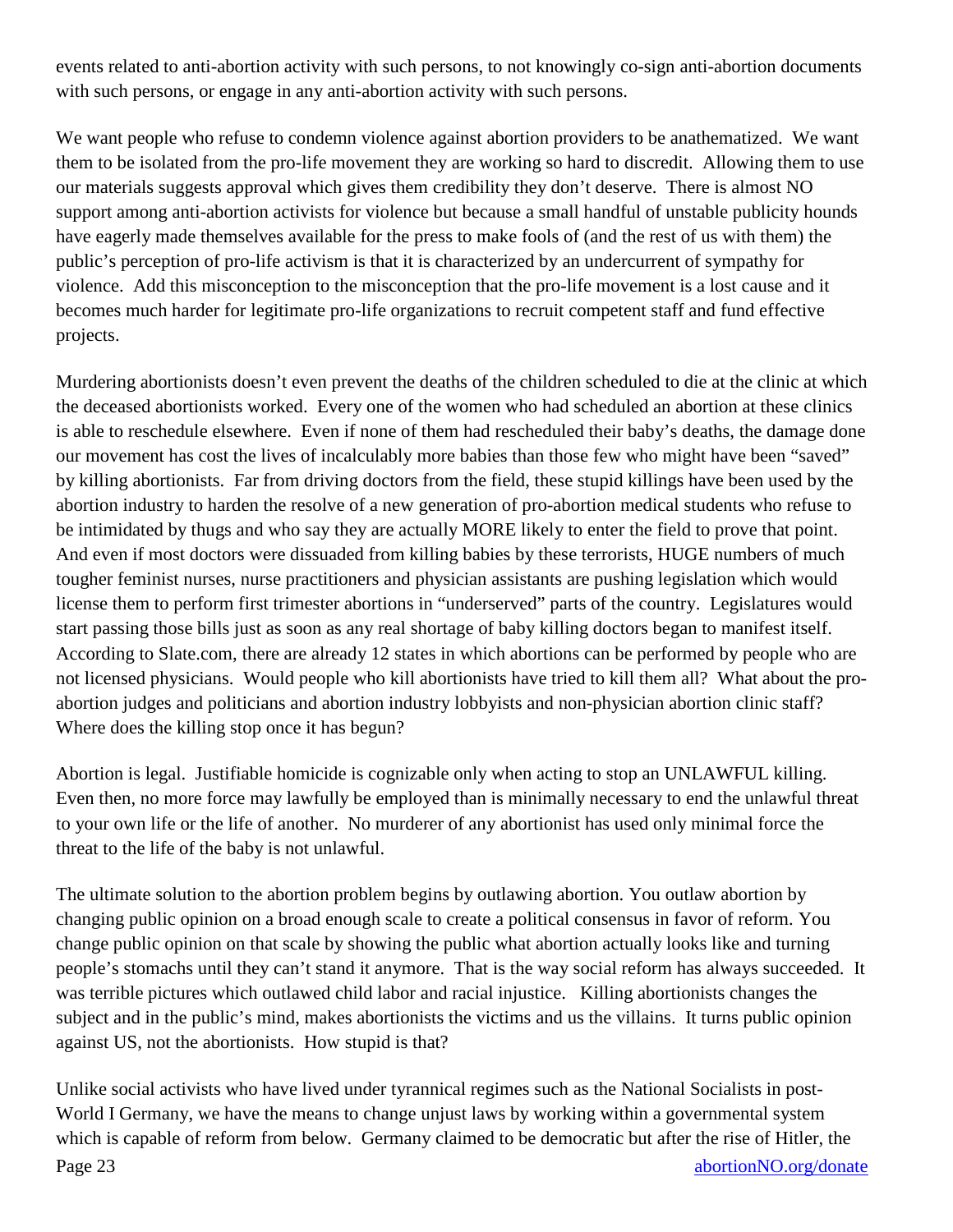rule of law was effectively ended. We can still work openly toward the removal of corrupt officials and reverse unjust policies. But if it is morally justifiable for anti-abortion activists to kill abortionists, that same "right" could be claimed by wild-eyed consumer advocates who could begin to kill corporate officials who preside over the production of goods and services which they know or should have known will endanger public safety. The same attacks could be launched by radical environmentalists who think "climate change" is homicide; or animal rights activists who think "meat" is murder. The list of grievances is endless and our society could quickly be plunged into chaos. The rule of law is fragile and hard-won and it would be swept away in a wave of simultaneous jihads. We could find ourselves living in the hellish equivalent of Bagdad or Beirut or Gaza or Mogadishu. Every disgruntled sociopath would get a gun and once the shooting starts, it would be very difficult to stop. After a while, people would shoot without any clear recollection of why they are even killing.

I can't find any teaching by our Savior which could fairly be used to justify the achievement of social change in democracy through resort to vigilante murder. 1 Peter 2:13, says "Submit yourselves for the Lord's sake to every authority instituted among men; whether to the king, as supreme authority, or to governors, who are sent by him to punish those who do wrong and to commend those who do right." Romans 13:1, teaches that "Everyone must submit himself to the governing authorities, for there is no authority except that which God has established." No exception to these passages is created when some authorities are corrupt or some laws unjust. The same corruption and injustice was also prevalent in the time of Peter and Paul.

Anarchy is a human teaching. It is product of the Fall. It is not a fruit of the Spirit. It is totally antithetical to the Gospel of Jesus Christ. Judges 17:6, reveals that "In those days Israel had no king; every man did what was right in his own eyes." In Matthew 15:9, we read "They worship me in vain; their teachings are but rules taught by men." Ephesians 4:14, exhorts that "Then we will no longer be infants, tossed back and forth by the waves, and blown here and there by every teaching and by the cunning and craftiness of men in their deceitful scheming."

Jurisprudence is the philosophy of law and the jurisprudential tradition concerning civil disobedience in Western democracies has long been to legitimize such misconduct when three criteria were met: The unlawful act must be non-violent; it must be committed in the public interest rather than for personal gain; and the actor must submit himself to the jurisdiction of the state for prosecution. Shooting abortionists fails as legitimate civil disobedience because it violates the first principle.

The civil rights struggle to win equality of opportunity for African Americans was won the moment the black community decided to rally behind the peaceful activism of Martin Luther King. It would just have surely have been lost had they chosen to follow the violent activism of the Black Panthers or Malcolm X.

Gregg Cunningham Executive Director